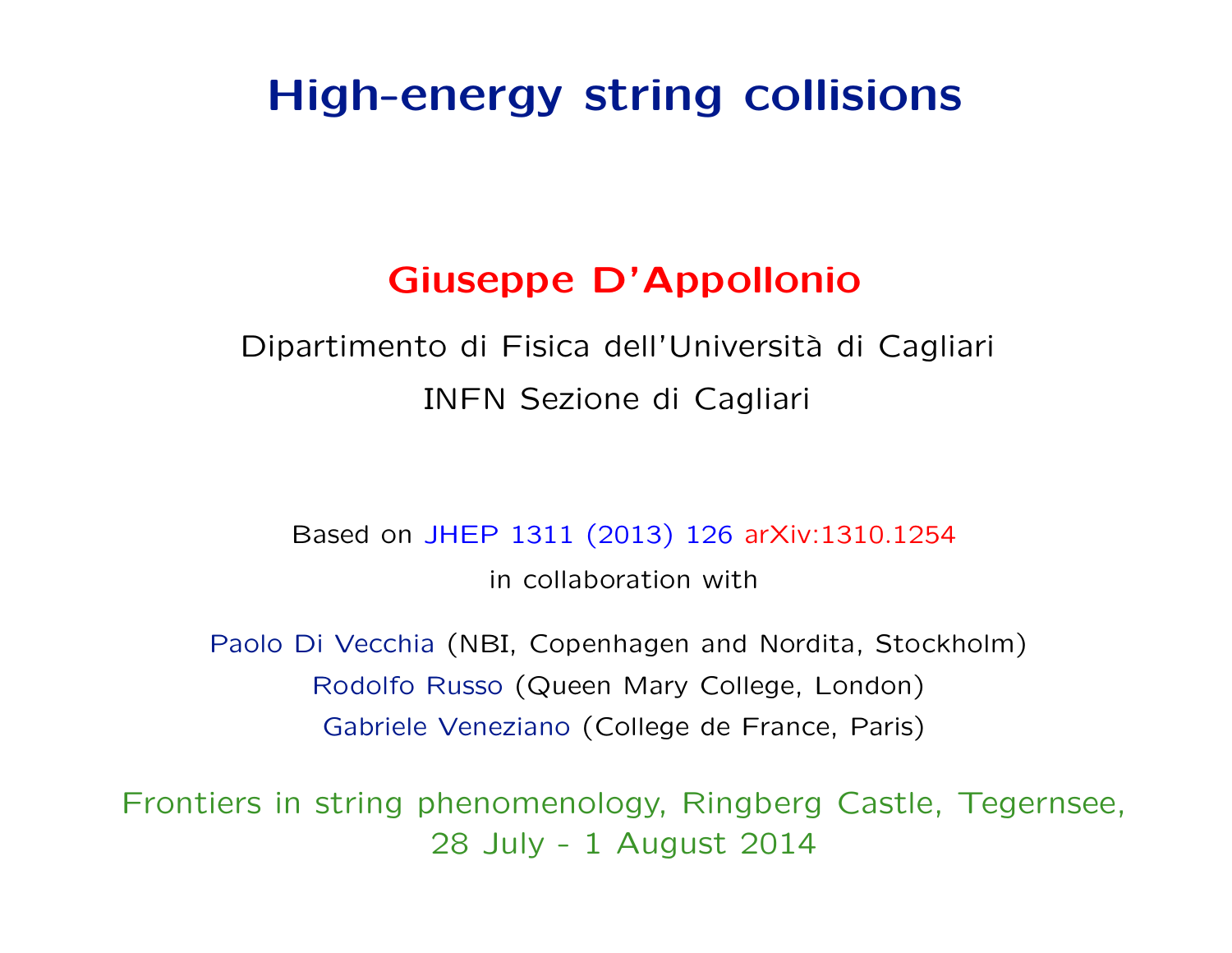# High energies in string theory

• Explore string theory as a quantum theory of gravity

Large energies cause a large backreaction of the spacetime.

• Explore the dynamics of the full spectrum of string states

An infinite number of states of the string spectrum contribute to and are excited in the scattering process.

Well-defined framework: S-matrix, unitarity, UV complete.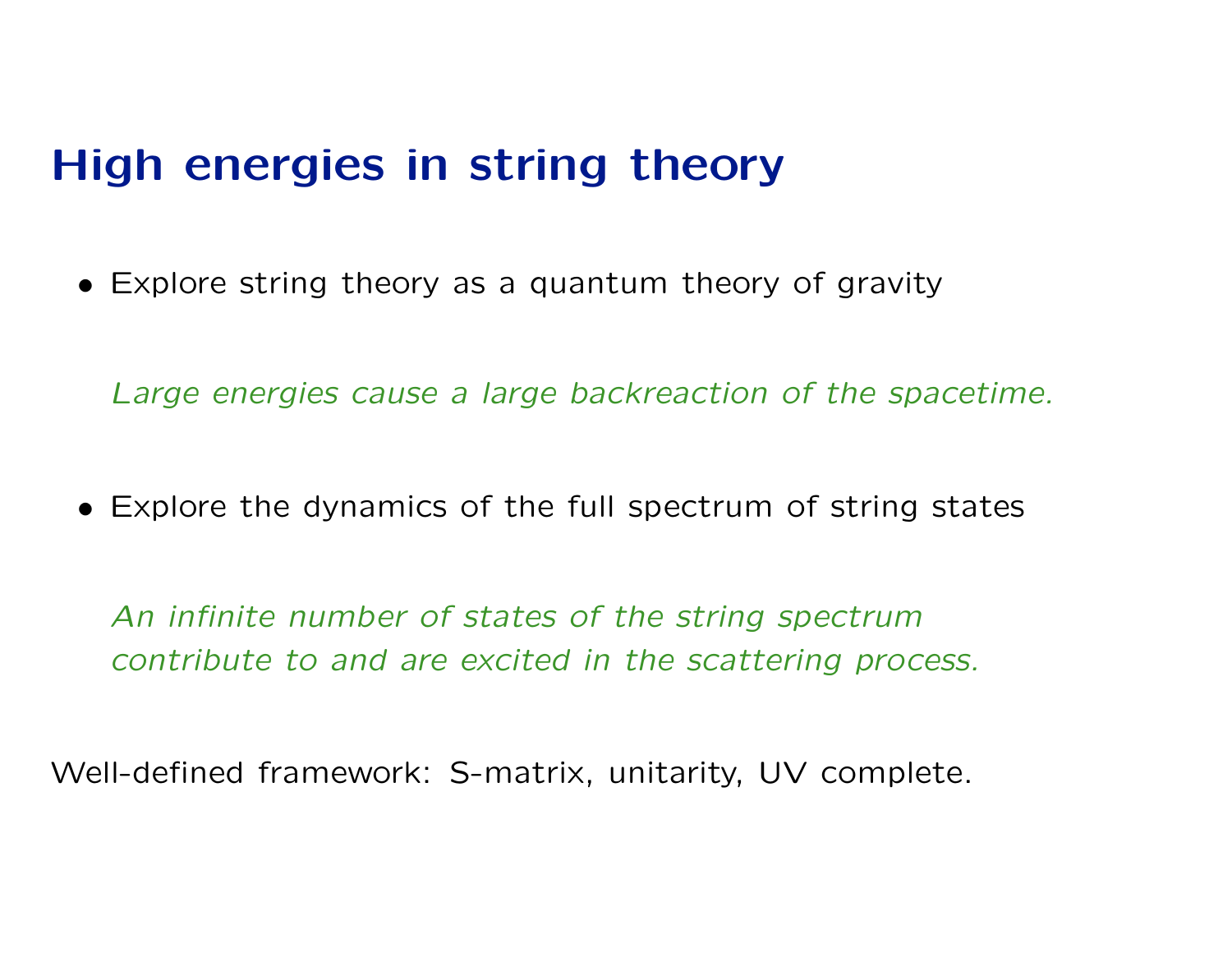# String-string collisions

$$
\alpha' s \gg 1 \ , \qquad \ R_g^{d-3} \sim G_d \sqrt{s} \ .
$$

•  $b \gg b_T \gg R_g$  elastic scattering;

•  $b_T \ge b \gg R_g$  string excitations;

\n- $$
b < R_g
$$
,
\n- $R_g \ll l_s$  creation of closed strings;
\n- $R_g \gg l_s$  formation of a black-hole.
\n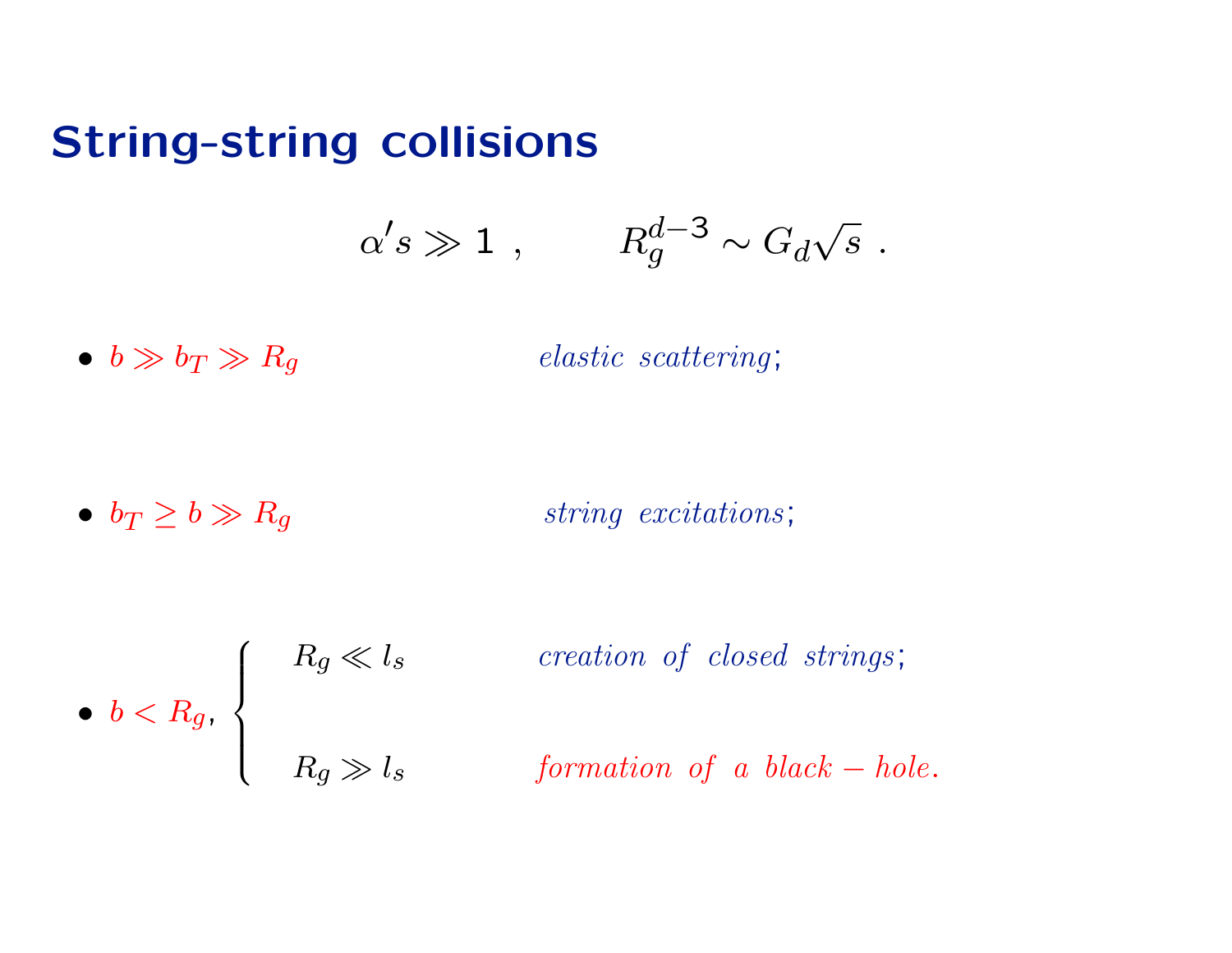# String-brane collisions

$$
\alpha' s \gg 1 \ , \qquad \left( \frac{R}{l_s} \right)^{7-p} \sim \ g \, N \ .
$$

•  $b \gg b_T \gg R$  elastic scattering;

•  $b_T \geq b \gg R$  string excitations;

\n- $$
b < R
$$
,  $\left\{\n \begin{array}{ccc}\n & R \ll l_s & \text{creation of open strings;} \\
& R \gg l_s & \text{infall of the string into the singularity.}\n \end{array}\n \right.$ \n
\n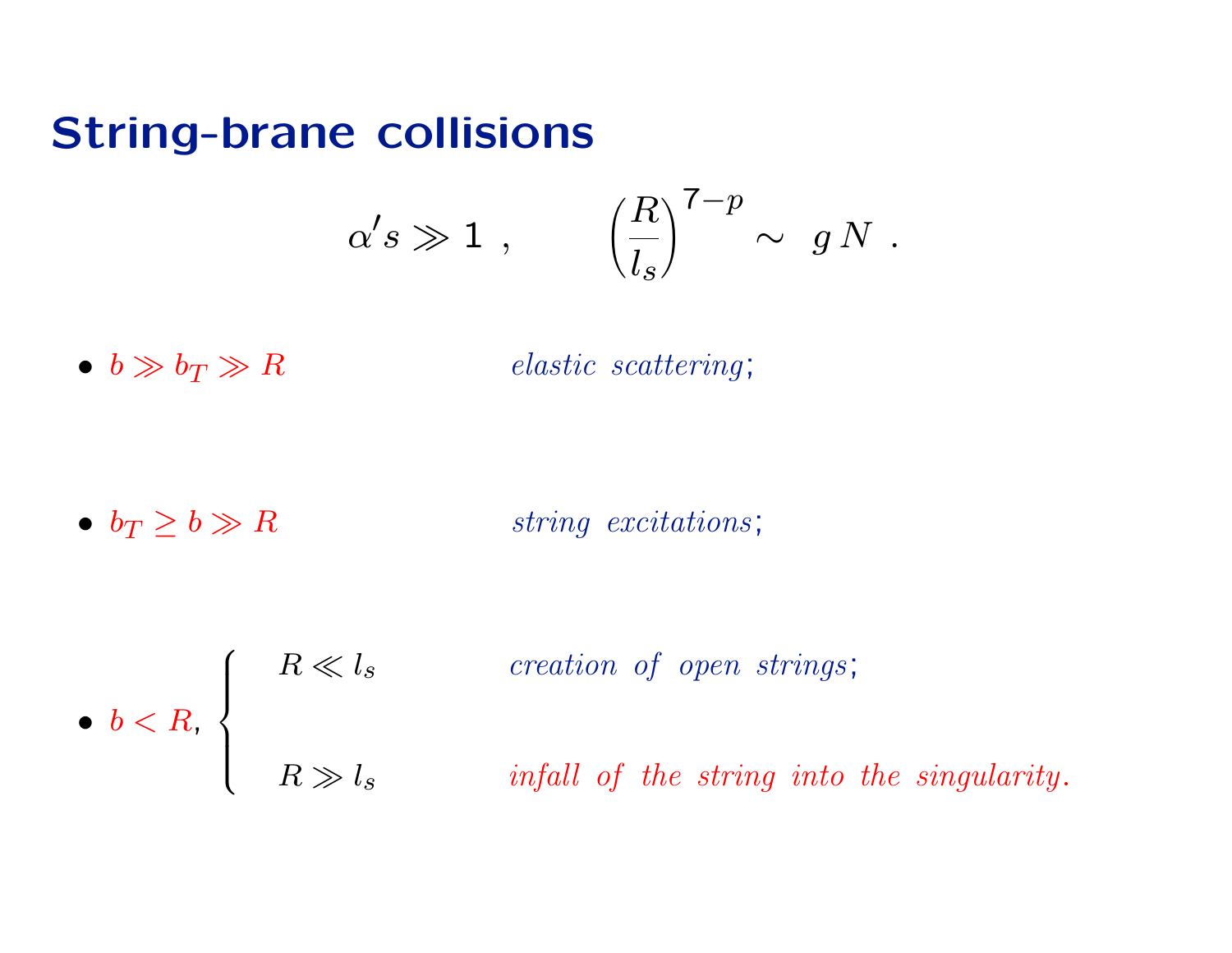# The eikonal operator

Start with the Regge limit of the tree-level amplitude (the disk)

$$
\mathcal{A}_1(s,t) \sim \Gamma\left(-\frac{\alpha'}{4}t\right) e^{-i\pi \frac{\alpha' t}{4}} (\alpha' s)^{1+\frac{\alpha' t}{4}}
$$

$$
s = E^2, \quad t = -(p_1 + p_2)^2.
$$

$$
Leading\ behavior \Leftrightarrow single-Reggeon\ exchange.
$$

It diverges at high energy  $\Rightarrow$  resum the leading terms of the higher-order amplitudes.

Leading term of the annulus amplitude in the Regge limit

$$
\frac{\mathcal{A}_2(s,t)}{2E} = \frac{i}{2} \int \frac{d^{8-p} \mathbf{k}_1}{(2\pi)^{8-p}} \frac{\mathcal{A}_1(s,t_1)}{2E} \frac{\mathcal{A}_1(s,t_2)}{2E} V_2(t_1,t_2,t)
$$
  

$$
\mathbf{q}^2 = -t \ , \quad \mathbf{k}_1^2 = -t_1 \ , \quad \mathbf{k}_2^2 \equiv (\mathbf{q} - \mathbf{k})^2 = -t_2 \ .
$$

The momenta in the integral are transverse to both the brane and the collision axis.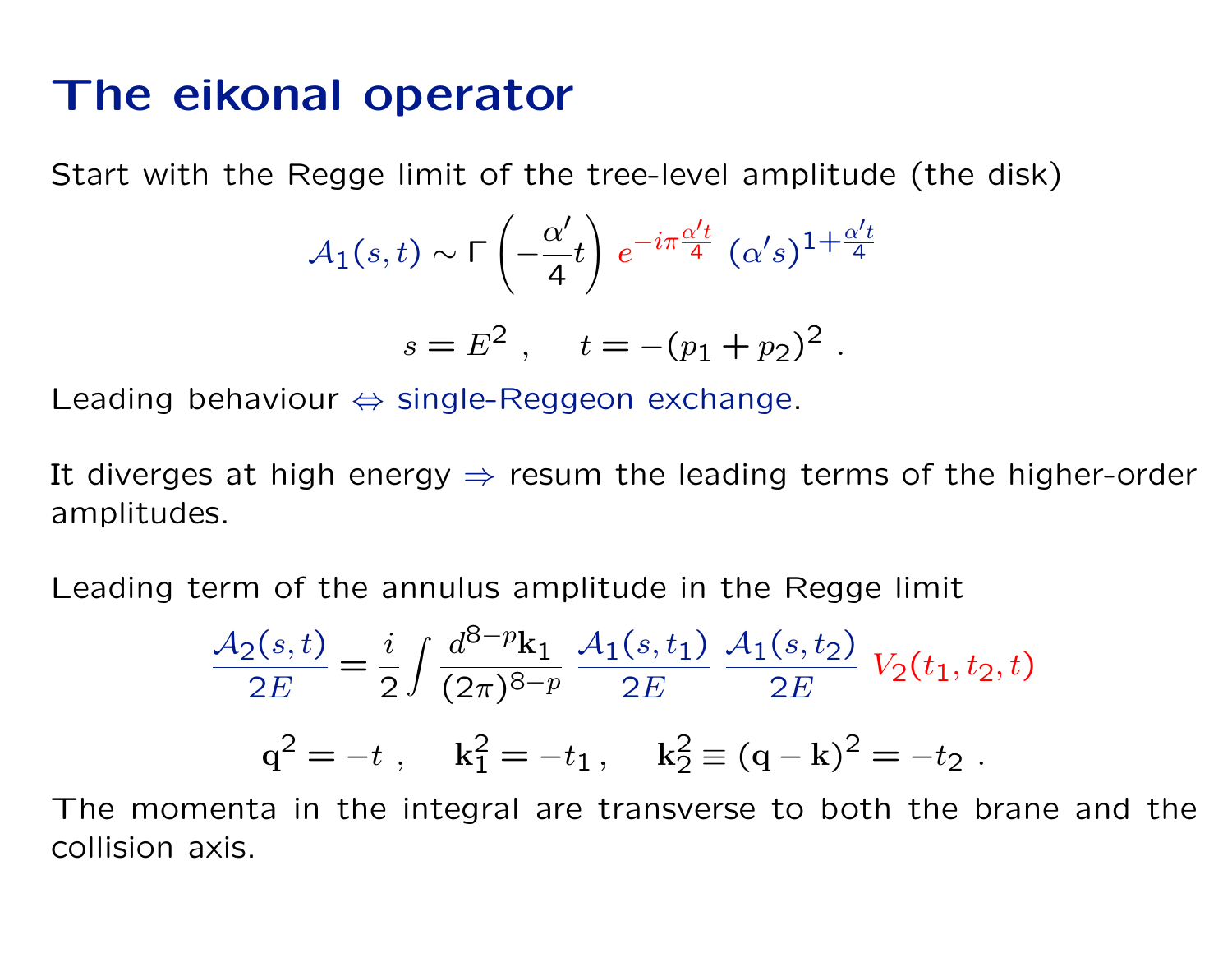Essential step: simple operator representation for the two-Reggeon vertex

$$
V_2(t_1, t_2, t) = \int\limits_{0}^{2\pi} \int\limits_{0}^{2\pi} \frac{d\sigma_1}{2\pi} \frac{d\sigma_2}{2\pi} \langle 0 | : e^{i\mathbf{k}_1 X(\sigma_1)} : : e^{i\mathbf{k}_2 X(\sigma_2)} : |0\rangle.
$$

The operators  $X(\sigma)$  are closed string position operators at  $\tau = 0$  and without zero modes in the light-cone gauge.

Leading term of a surface with h boundaries  $\Rightarrow$  h-reggeon exchange

$$
\frac{\mathcal{A}_h(s,t)}{2E} \sim \frac{1}{h!} \frac{i^{h-1}}{(2E)^h} \prod_{i=1}^{h-1} \int \frac{d^{8-p} \mathbf{k}_i}{(2\pi)^{8-p}} \mathcal{A}_1(s,t_1) \dots \mathcal{A}_1(s,t_h) V_h(\mathbf{k}_1, \mathbf{k}_2, ..., \mathbf{k}_h)
$$

Vertex for the emission of  $h$  Reggeon

$$
V_h(\mathbf{k}_1,\ldots,\mathbf{k}_h) = \langle 0 | \prod_{i=1}^h \int_0^{2\pi} \frac{d\sigma_i}{2\pi} : e^{i\mathbf{k}_i X(\sigma_i)} : |0\rangle
$$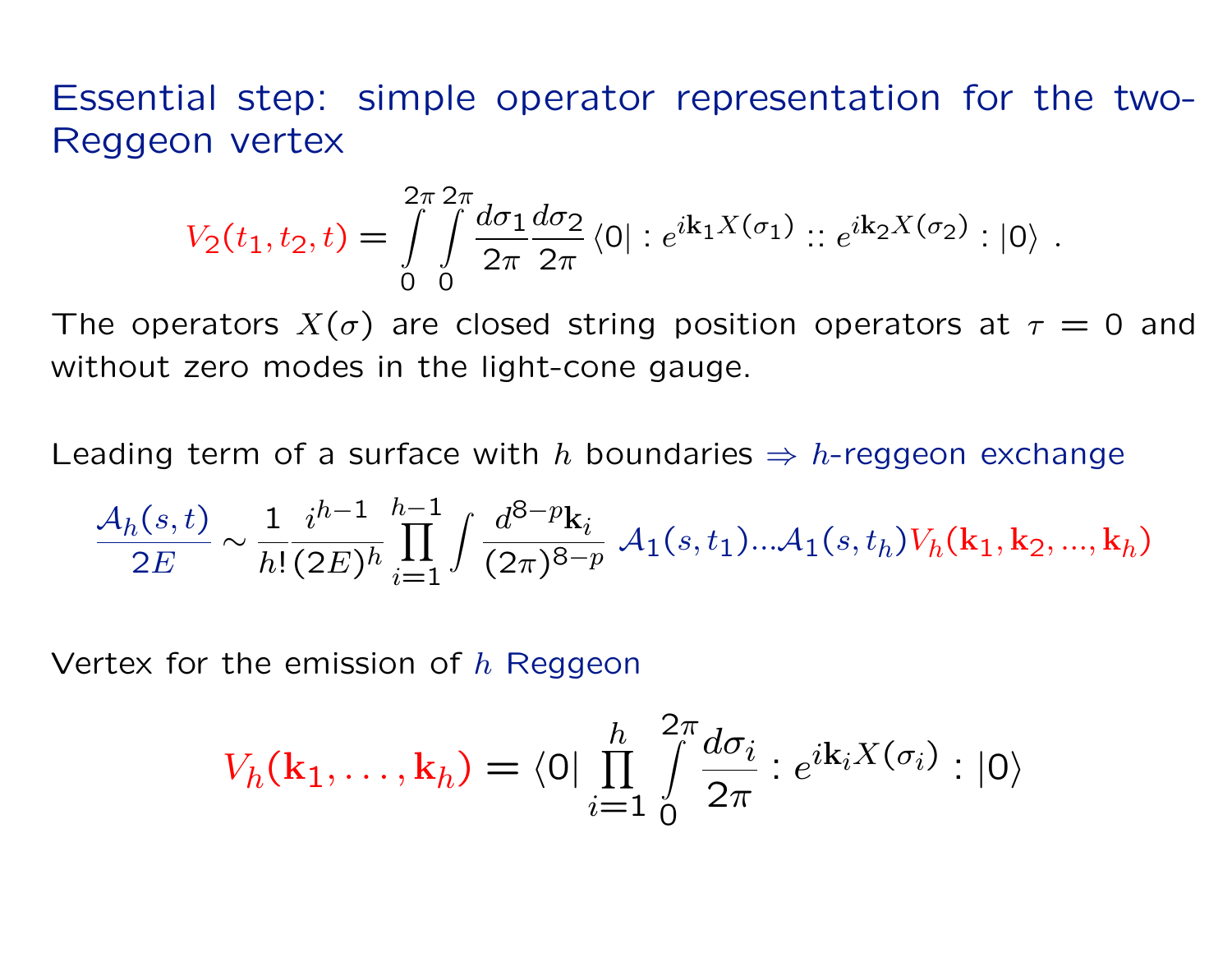In impact parameter space

$$
\mathcal{A}(E,b) = \int \frac{d^{8-p} \mathbf{q}}{(2\pi)^{8-p}} e^{i\mathbf{b} \cdot \mathbf{q}} \mathcal{A}(E,t)
$$

we can sum explicitly the leading terms of all the surfaces with  $h$  boundaries

$$
i\sum_{h=1}^{\infty} \frac{A_h(s, b)}{2E} \sim \langle 0 | \left[ e^{2i\hat{\delta}(s, b)} - 1 \right] | 0 \rangle
$$

The result is the eikonal operator

$$
S(s,b) = e^{2i\hat{\delta}(s,b)},
$$
  

$$
2\pi d\tau \cdot A \cdot (ab + \mathbf{Y})
$$

$$
2\widehat{\delta}(s,b) = \int\limits_{0}^{2\pi} \frac{d\sigma}{2\pi} \frac{A_1(s,b+X(\sigma))}{2E}.
$$

Amati, Ciafaloni e Veneziano (1987); GD, Di Vecchia, Russo e Veneziano (2010).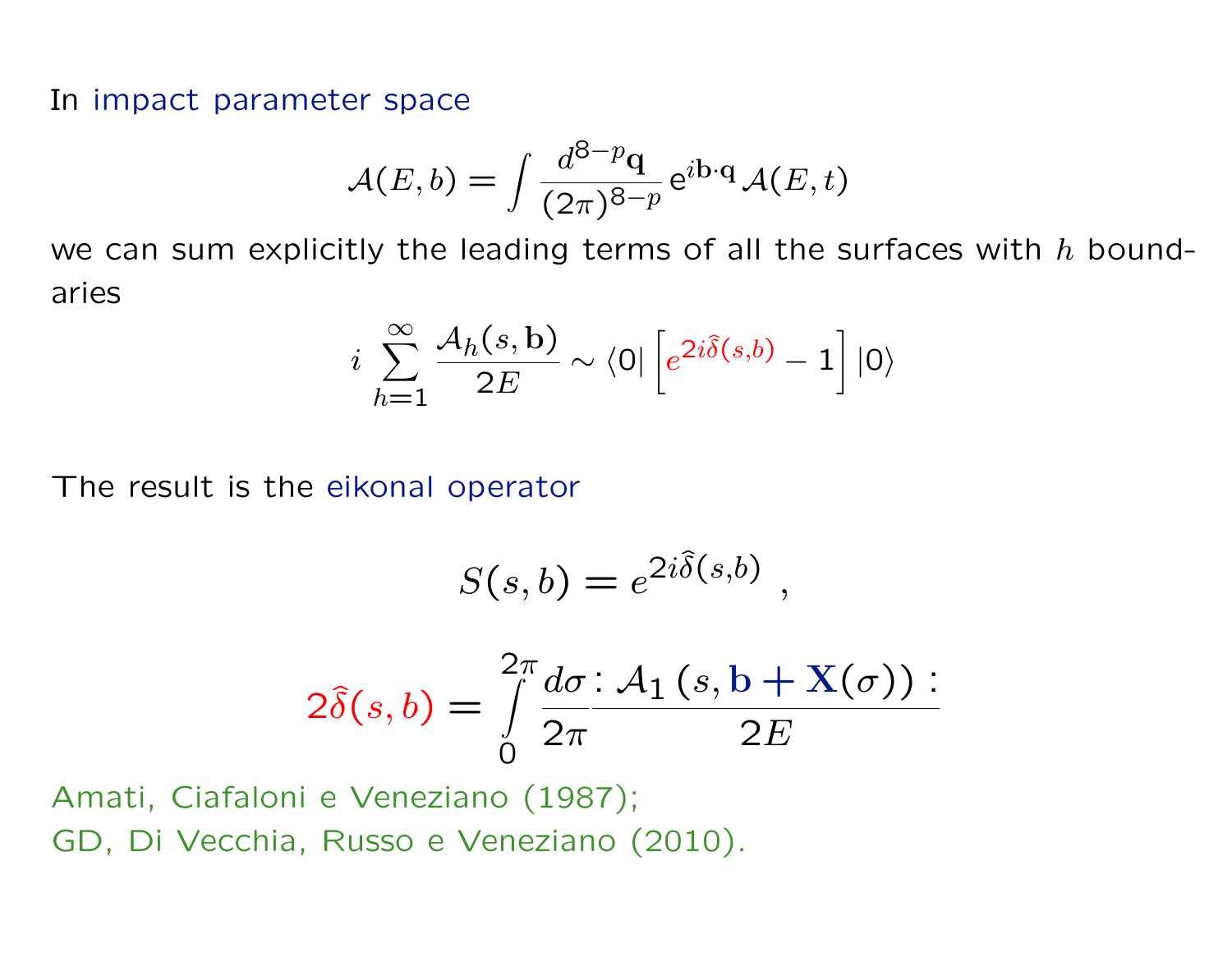Two main effects

- Deflection of the trajectory
- Excitation of the internal degrees of freedom of the string: tidal forces

When 
$$
b \gg R \gg l_s \sqrt{\ln(\alpha's)}
$$
  
\n
$$
2 \hat{\delta}(s, b + \hat{X}) \sim \frac{1}{2E} \left[ A_1(s, b) + \frac{1}{2} \frac{\partial^2 A_1(s, b)}{\partial b^i \partial b^j} \overline{\hat{X}^i \hat{X}^j} + ... \right]
$$
\nwhere  $\overline{Q} = \frac{1}{2\pi} \int_0^{2\pi} d\sigma : Q(\sigma)$ : The string position operators are\n
$$
X^i = i \sqrt{\frac{\alpha'}{2}} \sum_{n \neq 0} \left( \frac{A_n^i}{n} e^{in\sigma} + \frac{\overline{A}_n^i}{n} e^{-in\sigma} \right), \quad [A_n^i, A_m^j] = n \delta^{ij} \delta_{n+m,0} .
$$

Elastic loop amplitudes  $\Rightarrow$  eikonal operator  $\Rightarrow$  inelastic transitions.

The eikonal operator gives a precise microscopic description of the excited string state resulting from the high energy collision.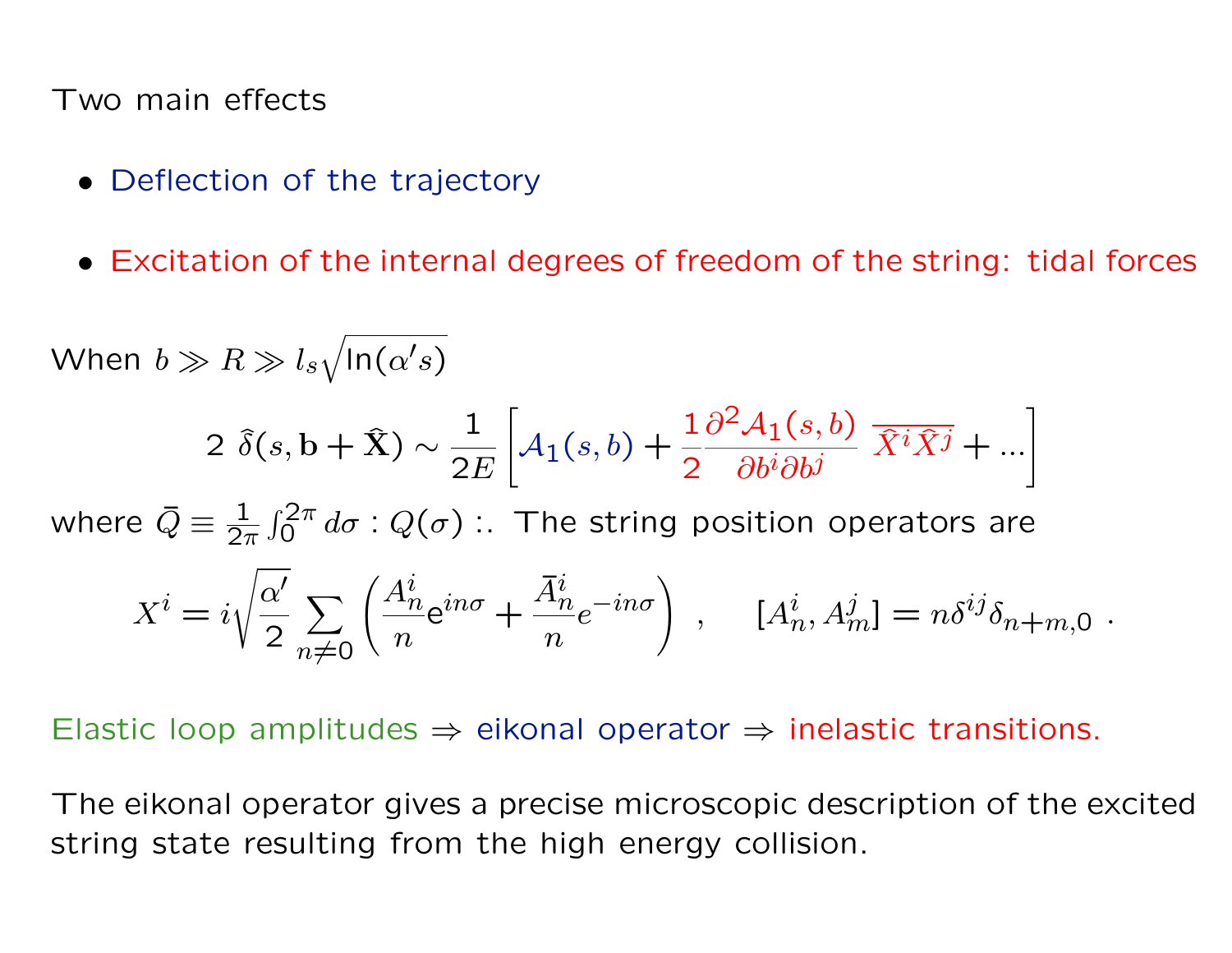# The eikonal operator and the Green-Schwarz vertex

We need to clarify on which Hilbert space  $\mathcal H$  the eikonal operator acts.

 $H: space of the physical states in a lightcone gauge with the spatial direction$ of the lightcone aligned to the direction of large momentum

Light-cone vectors

$$
\sqrt{2}e^{-} = \lim_{E_1 \to \infty} \frac{p_1}{E_1} = -\lim_{E_2 \to \infty} \frac{p_2}{E_2}, \quad e^{+}e^{-} = 1.
$$

The basis also contains eight spacelike vectors  $\epsilon^i$  orthogonal to  $e^\pm$ .

Eikonal phase in momentum space

$$
W(s,\bar{q}) = \mathcal{A}(s,\bar{q}) \int \frac{d\sigma}{2\pi} :e^{i\bar{q}X(\sigma)}: .
$$

- Regge limit of the 3-string GS vertex with two states on-shell and one off-shell;
- contraction of the off-shell string with a closed string propagator and the boundary state.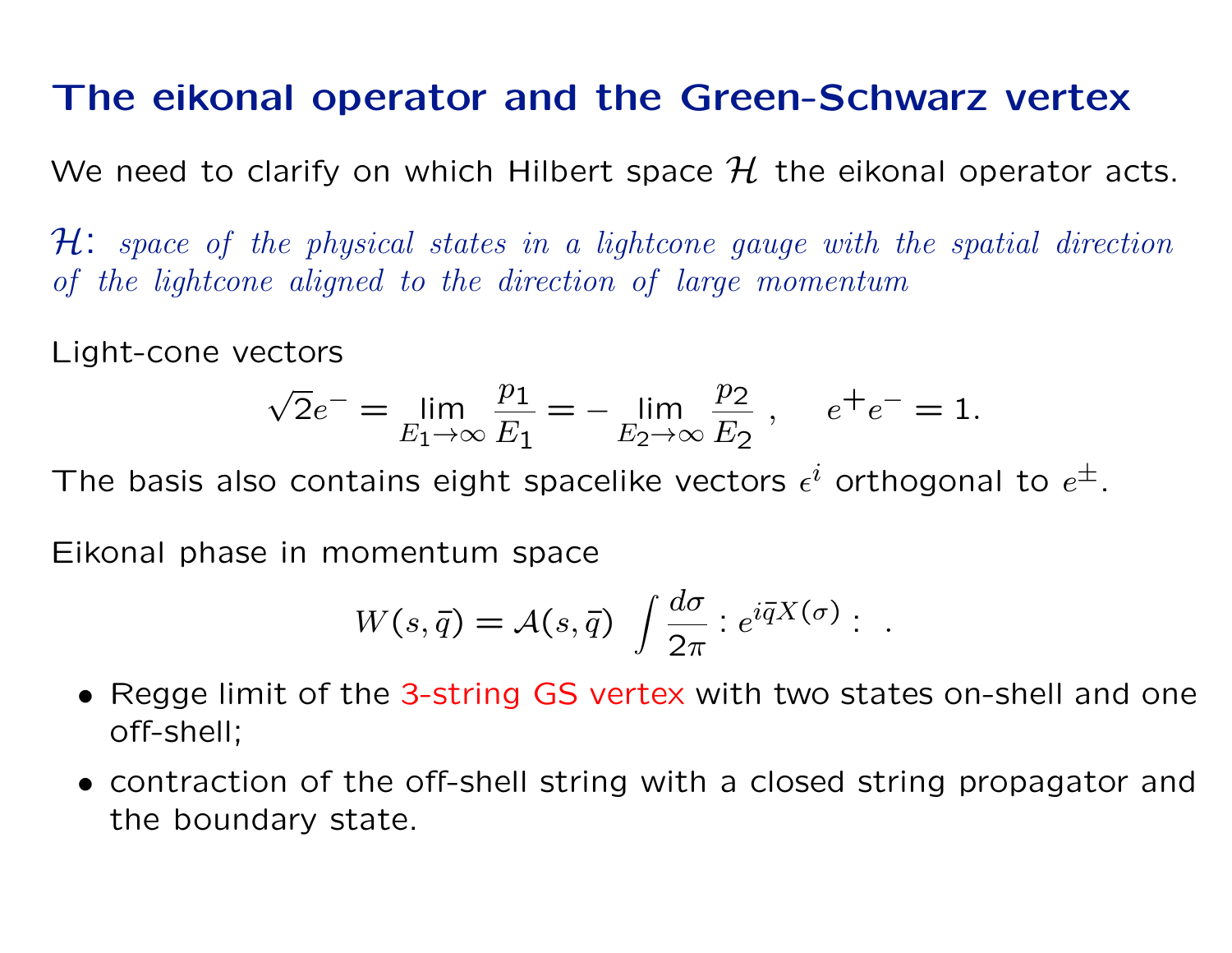# The eikonal operator and the inelastic amplitudes

Matrix elements of the eikonal operator  $\Rightarrow$  high-energy behaviour of the inelastic amplitudes.

```
The amplitudes involve
                               \int\int\overline{\mathcal{L}}four (string – string)
                                  two (string – brane)
                                                                arbitrary string states.
```
Two interesting features of the eikonal operator

- the string modes appear as a simple shift of the impact parameter  $b$ by the string position operator  $X$ ;
- it does not contain the light-cone modes of the fermionic fields.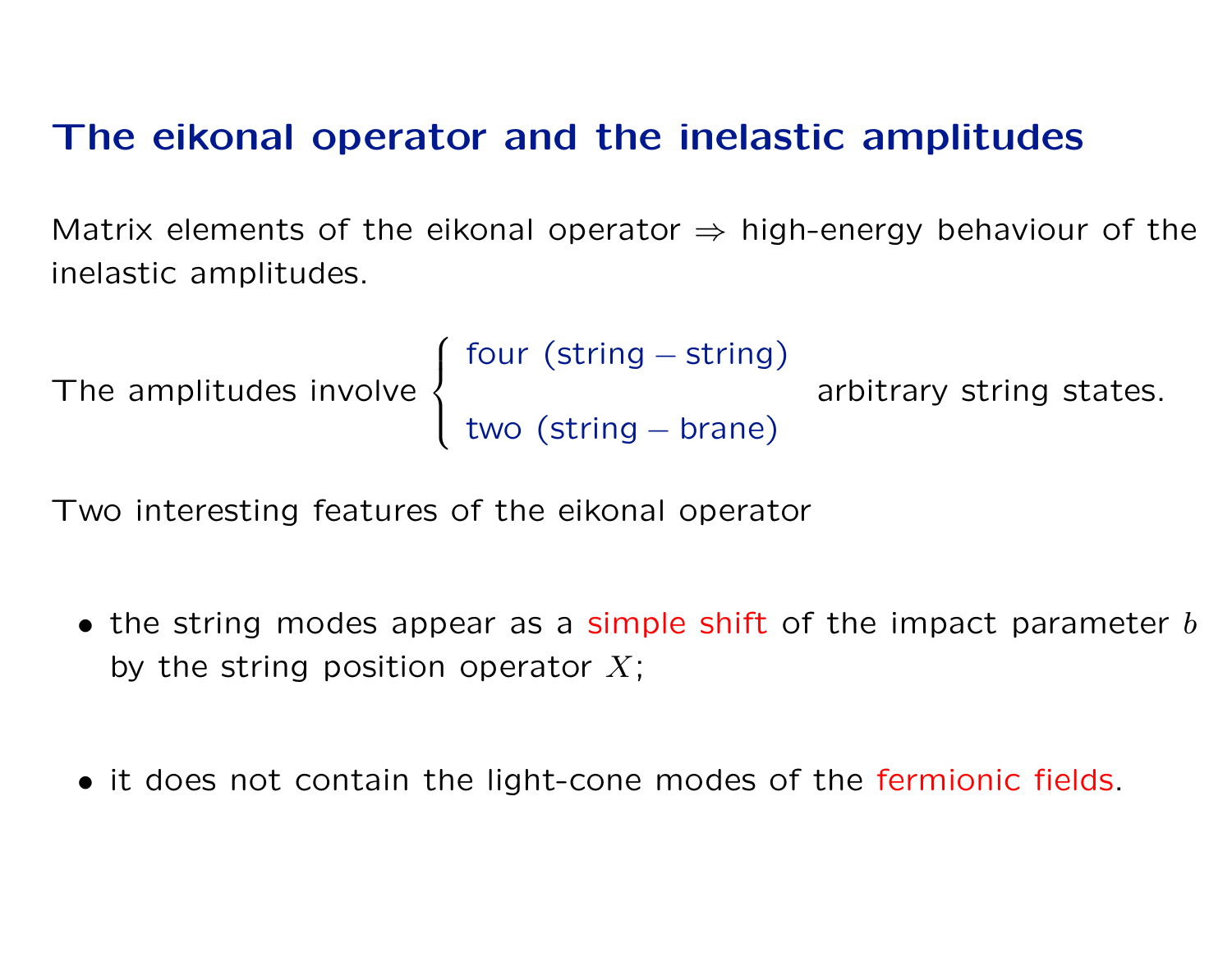## The light-cone basis

$$
W(s,\bar{q}) = \mathcal{A}(s,t) \int_0^{2\pi} \frac{d\sigma}{2\pi} : e^{i\bar{q}\hat{X}} := \mathcal{A}(s,t) \sum_{n,m=0}^{\infty} \Delta_{n,m}(\bar{q}) \bar{\Delta}_{n,m}(\bar{q}) .
$$

The operators  $\Delta_{n,m}$  generate all the transitions between an initial level  $m$  and a final level  $n$ .

For example (for simplicity we display only the holomorphic part)

$$
\Delta_{1,0} = -\sqrt{\frac{\alpha'}{2}} \vec{q}^i A^i_{-1} ,
$$
  
\n
$$
\Delta_{2,0} = \frac{\alpha'}{4} \vec{q}^i \vec{q}^j A^i_{-1} A^j_{-1} - \sqrt{\frac{\alpha'}{8}} \vec{q}^i A^i_{-2} .
$$

In the light-cone gauge the massless NS state is a vector of  $SO(8)$ 

$$
|\epsilon\rangle=\epsilon_i B^i_{-1/2}|0\rangle\ .
$$

In general  $SO(8)$  polarization tensors  $\omega$  corresponding to Young diagrams and normalized,  $\omega \cdot \omega = 1$ .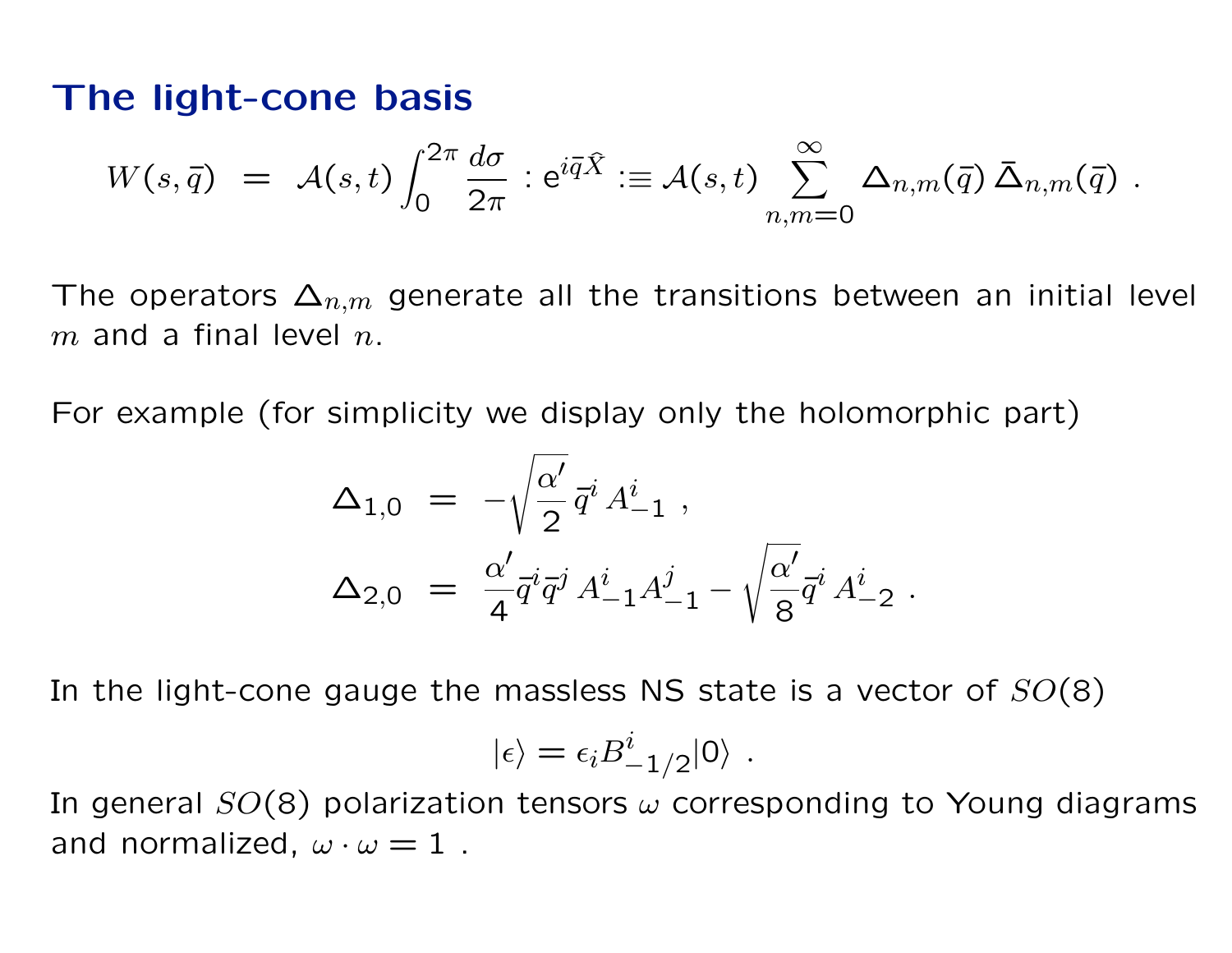# Transitions to the first level

64 states



| $SO(8)$ representation                                                              | Matrix element $\langle \omega   \Delta_{10}   \epsilon \rangle$    |
|-------------------------------------------------------------------------------------|---------------------------------------------------------------------|
| $ \omega^{(2)}\rangle = \omega_{ij}^{(2)} A^i_{-1} B^j_{-\frac{1}{2}} 0\rangle$     | $-\sqrt{\frac{\alpha'}{2}}\,\epsilon^i\,\omega^{(2)}_{ij}\bar q^j$  |
| $ \omega^{(1,1)}\rangle = \omega_{ij}^{(1,1)} A^i_{-1} B^j_{-\frac{1}{2}} 0\rangle$ | $\sqrt{\frac{\alpha'}{2}} \epsilon^i \omega_{ij}^{(1,1)} \bar{q}^j$ |
| $ \omega^{(0)}\rangle = \frac{1}{\sqrt{8}} A^i_{-1} B^i_{-\frac{1}{2}}  0\rangle$   | $-\frac{\sqrt{\alpha'}}{4} \epsilon \overline{q}$                   |

The transitions to the remaining 64 NS states of the first level

$$
|\omega^{(1,1,1)}\rangle=\frac{1}{\sqrt{6}}\omega^{(1,1,1)}_{ijk}B^i_{-\frac{1}{2}}B^j_{-\frac{1}{2}}B^k_{-\frac{1}{2}}|0\rangle\ ,\quad |\omega^{(1)}\rangle=\omega_iB^i_{-\frac{3}{2}}|0\rangle\ ,
$$

are subleading in energy.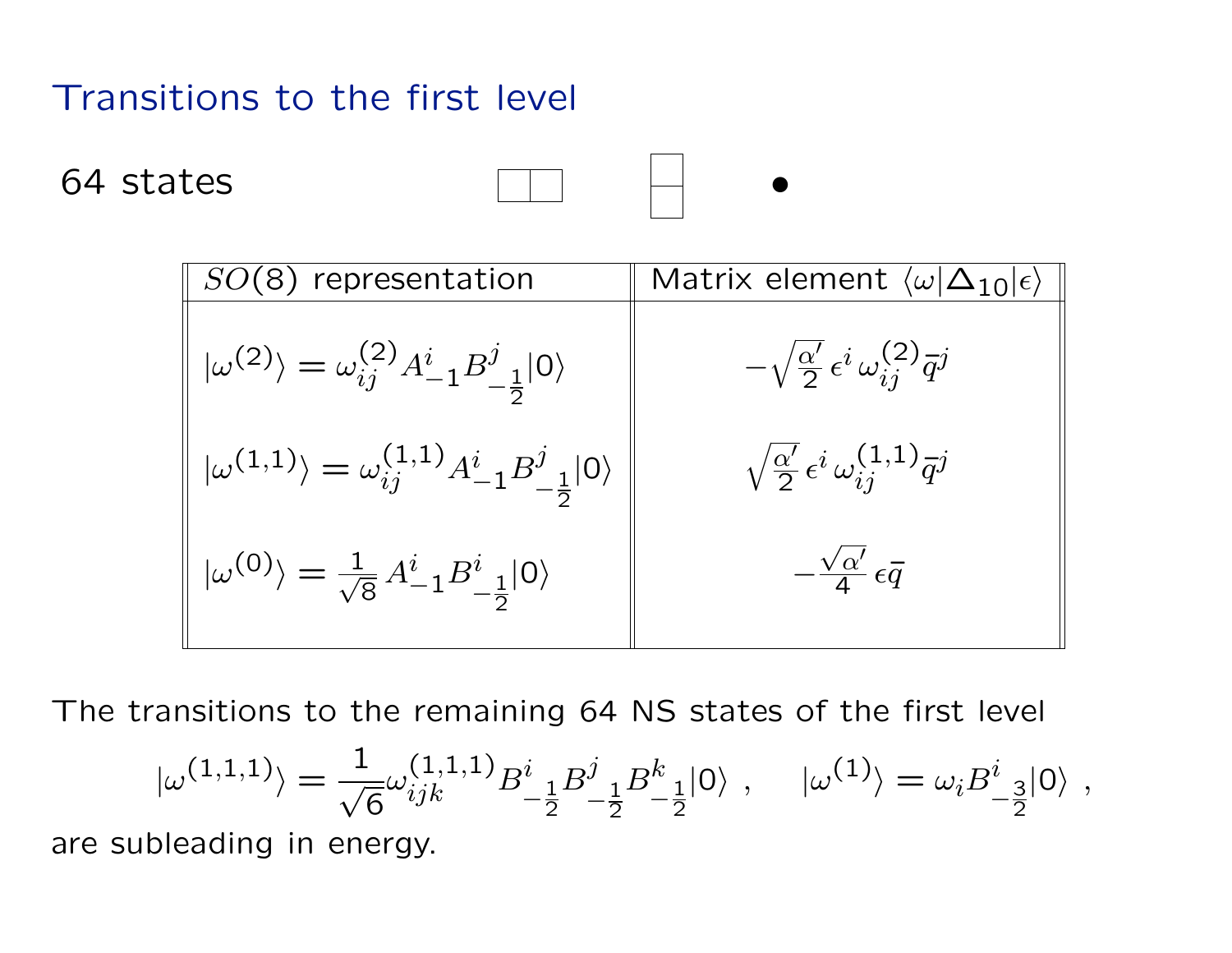### Transitions to the second level

$$
\begin{array}{c|c|c|c|c} \hline \text{ } & \text{ } & \text{ } & \text{ } \\ \hline \end{array}
$$

352 states  $\Box$   $\begin{array}{|c|c|c|c|c|}\n\hline\n\vdots & \ddots & \ddots & \Box\end{array}$   $\begin{array}{|c|c|c|c|c|}\n\hline\n\vdots & \ddots & \ddots & \Box\end{array}$ 

| $SO(8)$ representation                                                                                                                                   | Matrix element                                                                                         |
|----------------------------------------------------------------------------------------------------------------------------------------------------------|--------------------------------------------------------------------------------------------------------|
| $ \omega^{(3)}\rangle = \frac{1}{\sqrt{2}} \omega^{(3)}_{ijk} A^i_{-1} A^j_{-1} B^k_{-\frac{1}{2}}  0\rangle$                                            | $\frac{\alpha'}{\sqrt{8}}\epsilon^i\,\omega^{(3)}_{i\,j\,k}\bar q^j\bar q^k$                           |
| $ \omega^{(2,1)}\rangle = \sqrt{\frac{2}{3}} \omega_{ij;k}^{(2,1)} A^i_{-1} A^j_{-1} B^k_{-\frac{1}{2}}  0\rangle$                                       | $-\frac{\alpha'}{\sqrt{6}}\epsilon^i\,\omega^{(2,1)}_{i\,;\,k}\bar q^j\bar q^k$                        |
| $ \omega^{(2)}\rangle = \frac{1}{\sqrt{2}}\omega_{ij}^{(2)}A_{-2}^{i}B_{-\frac{1}{2}}^{j} 0\rangle$                                                      | $\frac{\sqrt{\alpha'}}{2} \epsilon^i \omega_{ii}^{(2)} \overline{q}^j$                                 |
| $ \omega^{(1,1)}\rangle = \frac{1}{\sqrt{2}}\omega_{ij}^{(1,1)}A^i_{-2}B^j_{-1} 0\rangle$                                                                | $-\frac{\sqrt{\alpha'}}{2} \epsilon^i \omega_{ij}^{(1,1)} \bar{q}^j$                                   |
| $\ket{\omega^{(1)}} = -\frac{\omega_i}{4\sqrt{35}} \left[ 8 A^i_{-1} A^j_{-1} B^j_{-\frac{1}{2}} - A^j_{-1} A^j_{-1} B^i_{-\frac{1}{2}} \right] \ket{0}$ | $-\frac{\alpha'}{\sqrt{35}}\left(\epsilon\bar{q}\omega\bar{q}+\frac{\alpha't}{8}\epsilon\omega\right)$ |
| $ \lambda^{(1)}\rangle=\frac{\lambda_i}{4}A^j_{-1}A^j_{-1}B^i_{-\frac{1}{2}} 0\rangle$                                                                   | $-\frac{\alpha' t}{8} \epsilon \lambda$                                                                |
| $ \omega^{(0)}\rangle = \frac{1}{4} A^i_{-2} B^i_{-\frac{1}{2}}  0\rangle$                                                                               | $-\frac{\sqrt{\alpha'}}{4\sqrt{2}}\epsilon\overline{q}$                                                |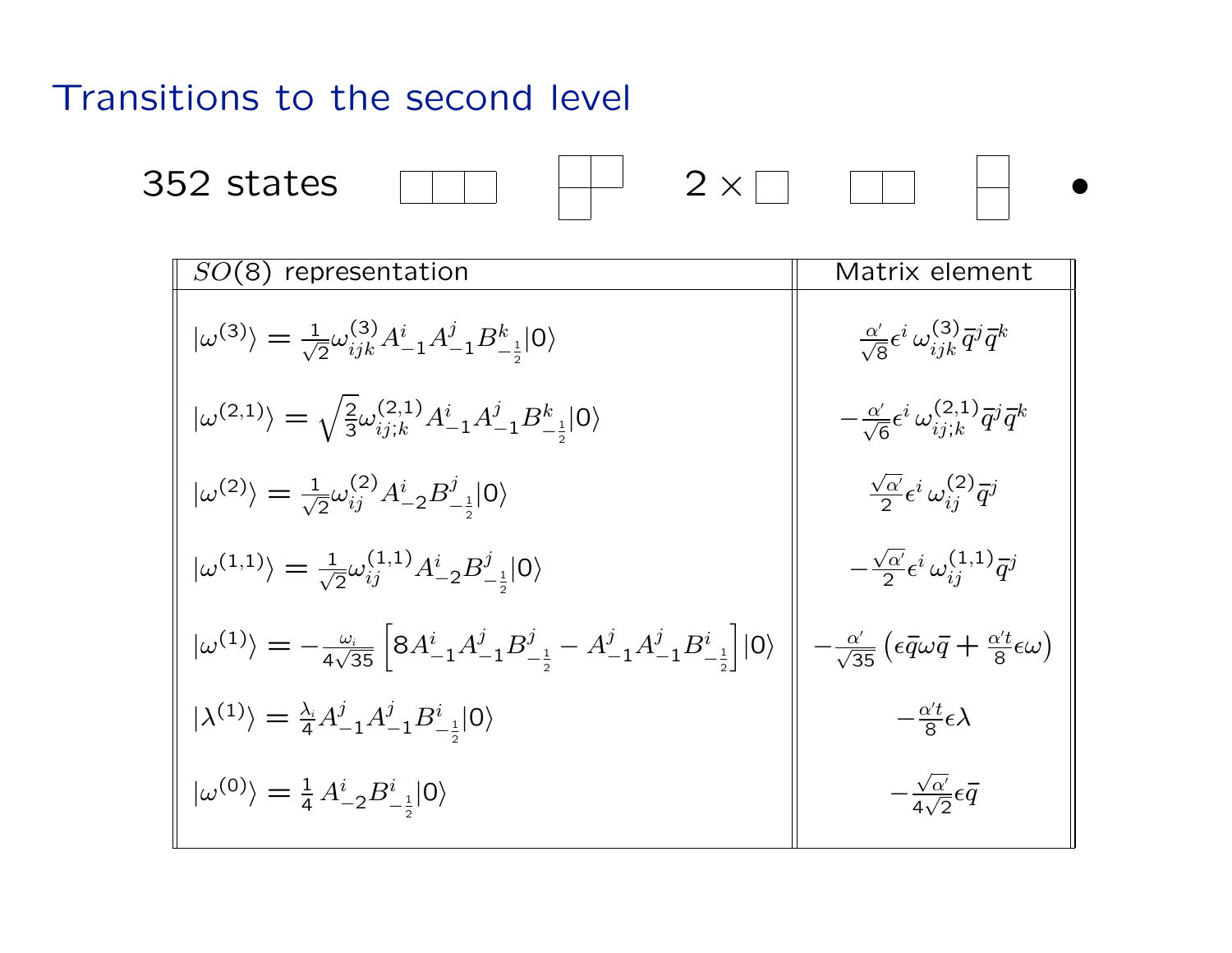# Pattern of the representations and couplings

Transitions from the massless sector.

At level l one obtains all the  $SO(8)$  representations and couplings present at level  $l-1$  together with two new rank- $(l+1)$   $GL(8)$  tensors of symmetry type  $(l + 1)$  and  $(l, 1)$ 





The amplitudes contain

$$
\epsilon^{k} \omega_{ki_1...1_{n-1}} \overline{q}^{i_1} ... \overline{q}^{i_{n-1}} t^a , a \in \mathbb{N} ,
$$
  

$$
\epsilon^{k} \overline{q}_k \omega_{i_1...1_n} \overline{q}^{i_1} ... \overline{q}^{i_n} t^b , \quad b \in \mathbb{N} .
$$

What is the covariant dynamics responsible for the simple properties of the eikonal operator?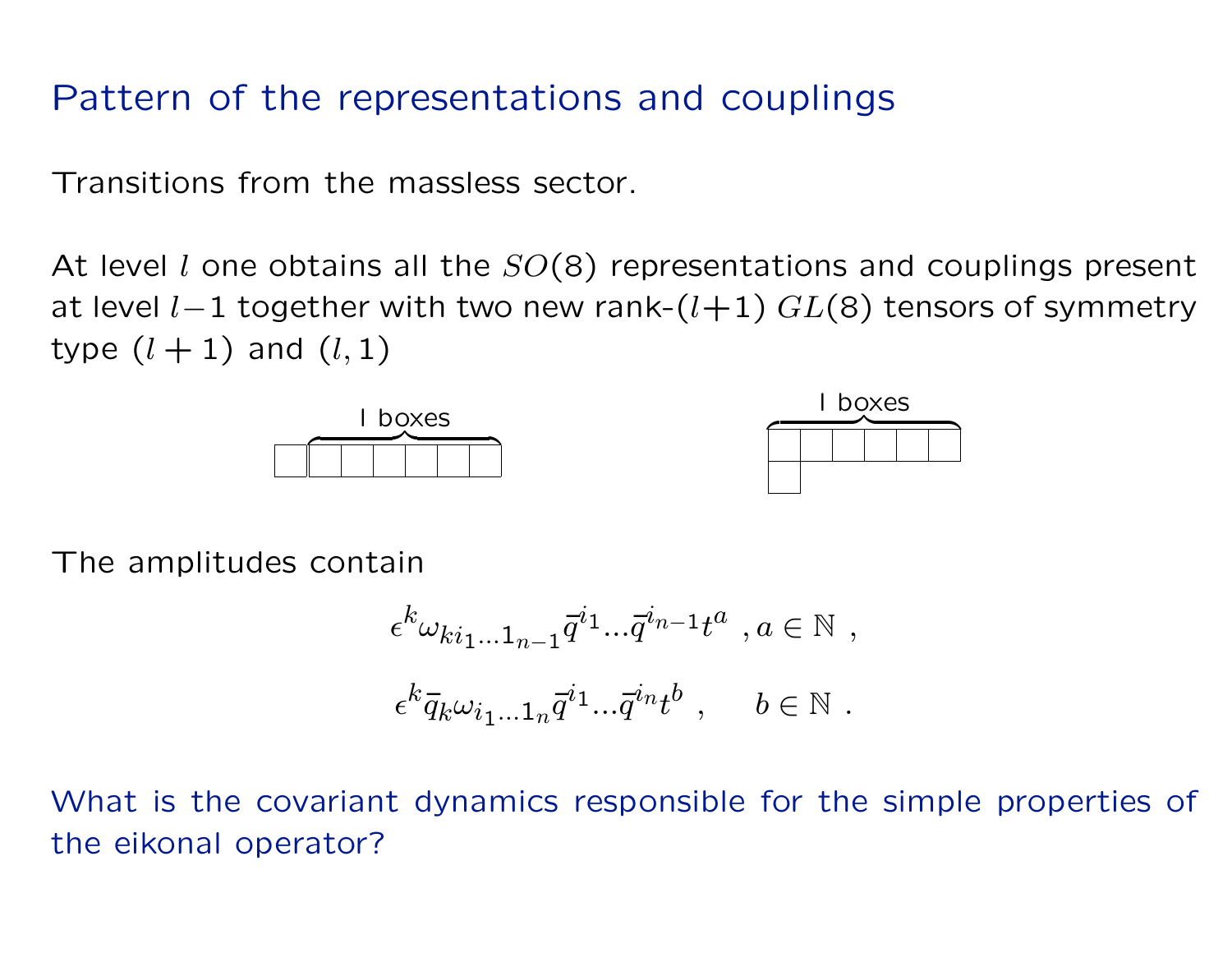## Massive polarizations

For every massive state with a non-zero time-like momentum  $p_r^{\mu}$  (spatial part  $\vec{p}_r$ ) we define the longitudinal polarization vector  $v_r$ 

$$
v_r^{\mu} = -\frac{m_r}{|\vec{p}_r|} \hat{t}^{\mu} + \frac{E_r}{|\vec{p}_r|} \frac{p_r^{\mu}}{m_r} = \frac{|\vec{p}_r|}{m_r} \hat{t}^{\mu} + \frac{E_r}{m_r} \hat{p}_r^{\mu} , \quad v_r p_r = 0 , \quad v_r^2 = 1 ,
$$

where  $\hat{t}$  is the unit vector in the time direction.

Using  $p_r$ ,  $v_r$  and eight spacelike unit vectors  $\epsilon_{r,k}$  transverse both to  $p_r$ and  $v_r$  we can form a convenient basis for the polarization tensors of the massive states.

We will use this basis together with the physical state conditions and the high energy limit to express the covariant amplitudes in terms of spacelike tensors orthogonal to the collision axis.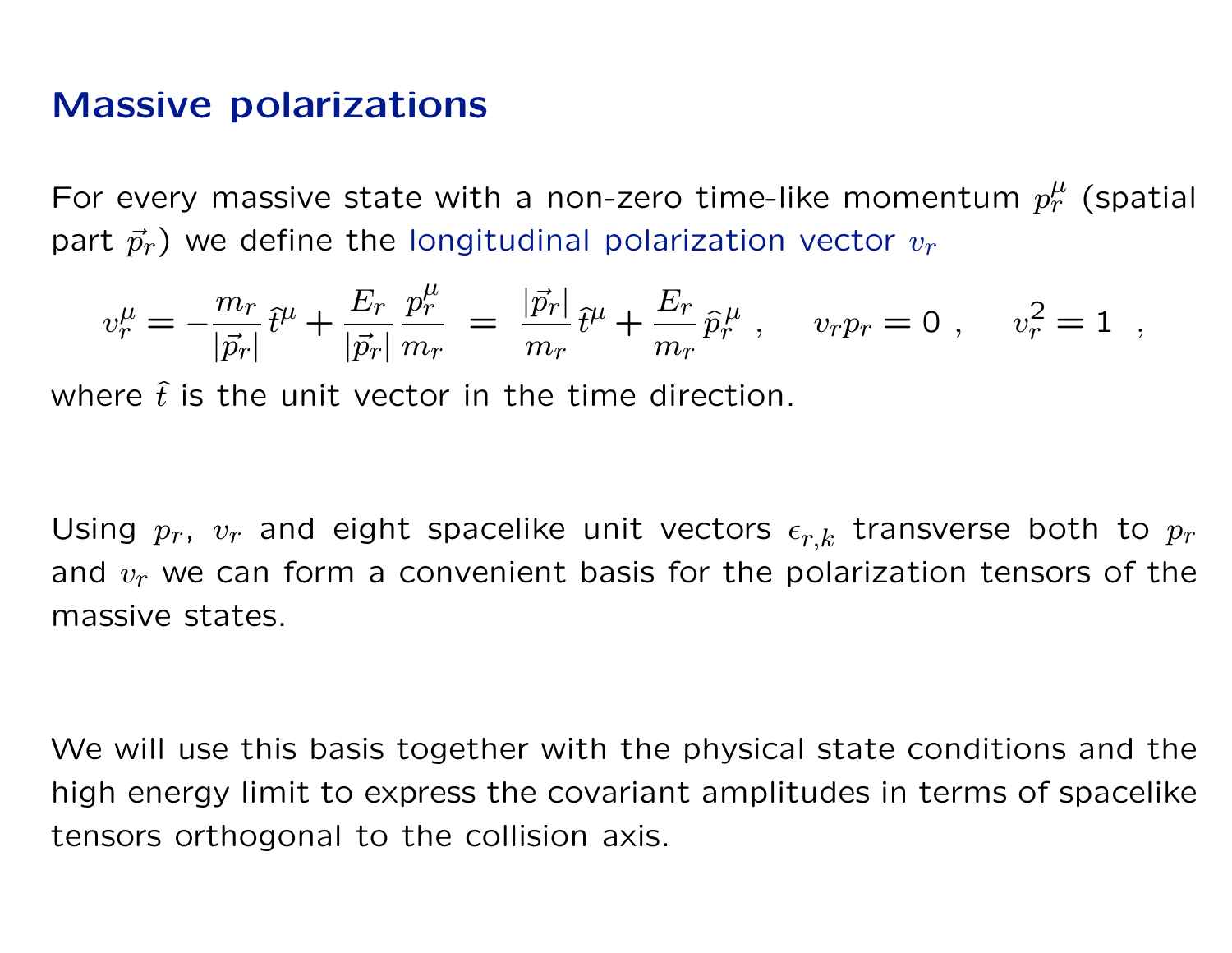## The covariant dynamics: Reggeon exchange

Two-point amplitudes in the background of a stack of branes

 $\mathcal{A}(s,t)\sim \mathsf{\Pi}_{B}^{Dp}$  $_{R}^{Dp}(s,t) \, C_{12R} \, \bar{C}_{12R} \,\, .$ 

Four-point amplitudes

$$
|t'| = |p_1 + p_3|^2 \ll |s'| = |p_1 + p_2|^2,
$$
  

$$
\mathcal{A}(s', t') \sim \prod_R(s', t') C_{13R} C_{24R}.
$$

#### Three steps

- Regge limit  $\sim$  limit of short worldsheet distances
- Identification of the intermediate states giving the leading behaviour
- Sum over intermediate states  $\sim$  single local operator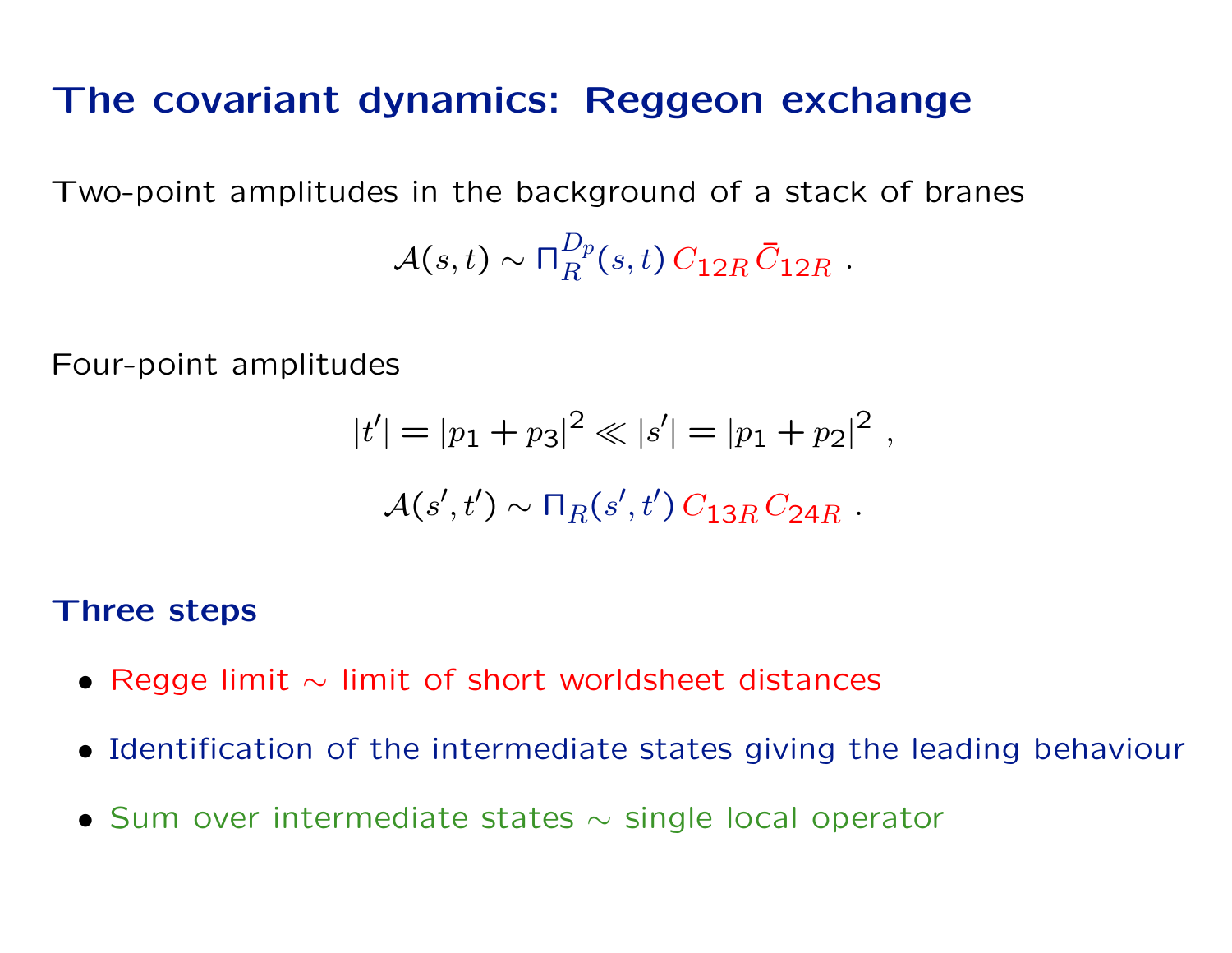Notation for the vertex operators

$$
\mathcal{V}_{(S,\bar{S})} = \frac{\kappa_{10}}{2\pi} V_S \bar{V}_{\bar{S}} = \frac{\kappa_{10}}{2\pi} \epsilon_{\mu_1...\mu_k} V_S^{\mu_1...\mu_k} \bar{\epsilon}_{\nu_1...\nu_l} V_{\bar{S}}^{\nu_1...\nu_l},
$$
  

$$
\epsilon_{\mu_1...\mu_k} \epsilon^{\mu_1...\mu_k} = \bar{\epsilon}_{\mu_1...\mu_l} \bar{\epsilon}^{\mu_1...\mu_l} = 1.
$$

 $V_S$  is a polynomial in  $\partial^r X^{\mu}$ ,  $\partial^s \psi^{\nu}$  times an exponential  $e^{ipX}$ 

#### First step

$$
\left\langle \prod_{i=1}^4 e^{ip_i X_i} \right\rangle \sim e^{-\frac{\alpha' t'}{4} \ln |z|^2 - \frac{\alpha' s'}{4} \ln |1-z|^2}, \qquad z = \frac{z_{13} z_{24}}{z_{14} z_{23}}
$$

.

In the limit  $\alpha' s' \gg 1$ ,  $\frac{t'}{s'}$  $\frac{t'}{s'} \ll 1$  it is dominated by  $\alpha' s' |z|^2 \leq 1$ .

Disk amplitude with two closed strings

$$
A_{12} = \frac{\alpha'}{8\pi} \int d^2 z \langle 0 | \mathcal{V}_{(S_1, \overline{S}_1)}^{(-1, -1)} \mathcal{V}_{(S_2, \overline{S}_2)}^{(0, 0)} z^{L_0 - 1} \overline{z}^{L_0 - 1} | D_p \rangle .
$$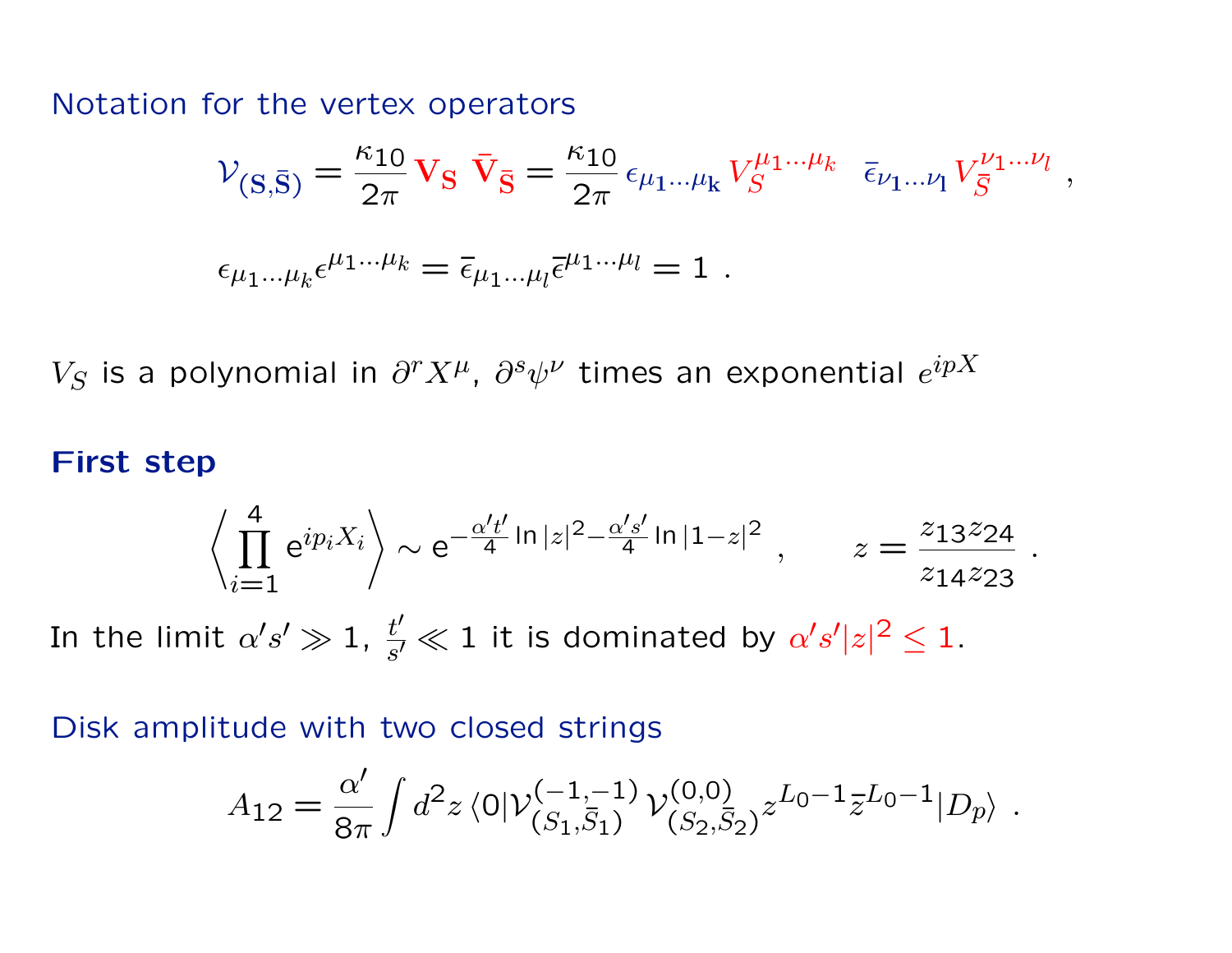#### Second step

$$
A_{12} = \frac{\alpha'}{8\pi} \sum_{(l,n_l,\bar{n}_l)} \int d^2z \, (\mathbf{z} \bar{\mathbf{z}})^{l-1-\frac{\alpha' \mathbf{t}}{4}} \Big\langle \mathcal{V}_{(S_1,\bar{S}_1)}^{(-1,-1)} \, \mathcal{V}_{(S_2,\bar{S}_2)}^{(0,0)} \mathcal{V}_{l,n_l,\bar{n}_l}^{(-1,-1)} \Big\rangle_{\mathcal{S}} \Big\langle \mathcal{V}_{l,n_l,\bar{n}_l}^{(-1,-1)} \Big\rangle_{D_p}
$$

.

Two sources for the factors of the energy a) contractions of  $\partial^r X^+$  with the exponentials

$$
\sqrt{\frac{2}{\alpha'}} \partial^r X^+ e^{ip_1 X} \sim \sqrt{\alpha'} E \ \partial_z^{r-1} \left(\frac{1}{z}\right) e^{ip_1 X} ,
$$

b) contractions of  $\partial^r X^+$ ,  $\partial^s \psi^+$  with the polynomial part of the vertices

$$
i\sqrt{\frac{2}{\alpha'}}\partial^r X^+ i\partial^s X^\rho \sim \alpha' s \frac{v^\rho}{m} \partial_z^{r-1} \partial_w^{s-1} \left(\frac{1}{z-w}\right)^2 ,
$$
  

$$
\partial^r \psi^+ \partial^s \psi^\rho \sim \sqrt{\alpha'} E \sqrt{\frac{2}{\alpha'} \frac{v^\rho}{m}} \partial_z^r \partial_w^s \left(\frac{1}{z-w}\right) .
$$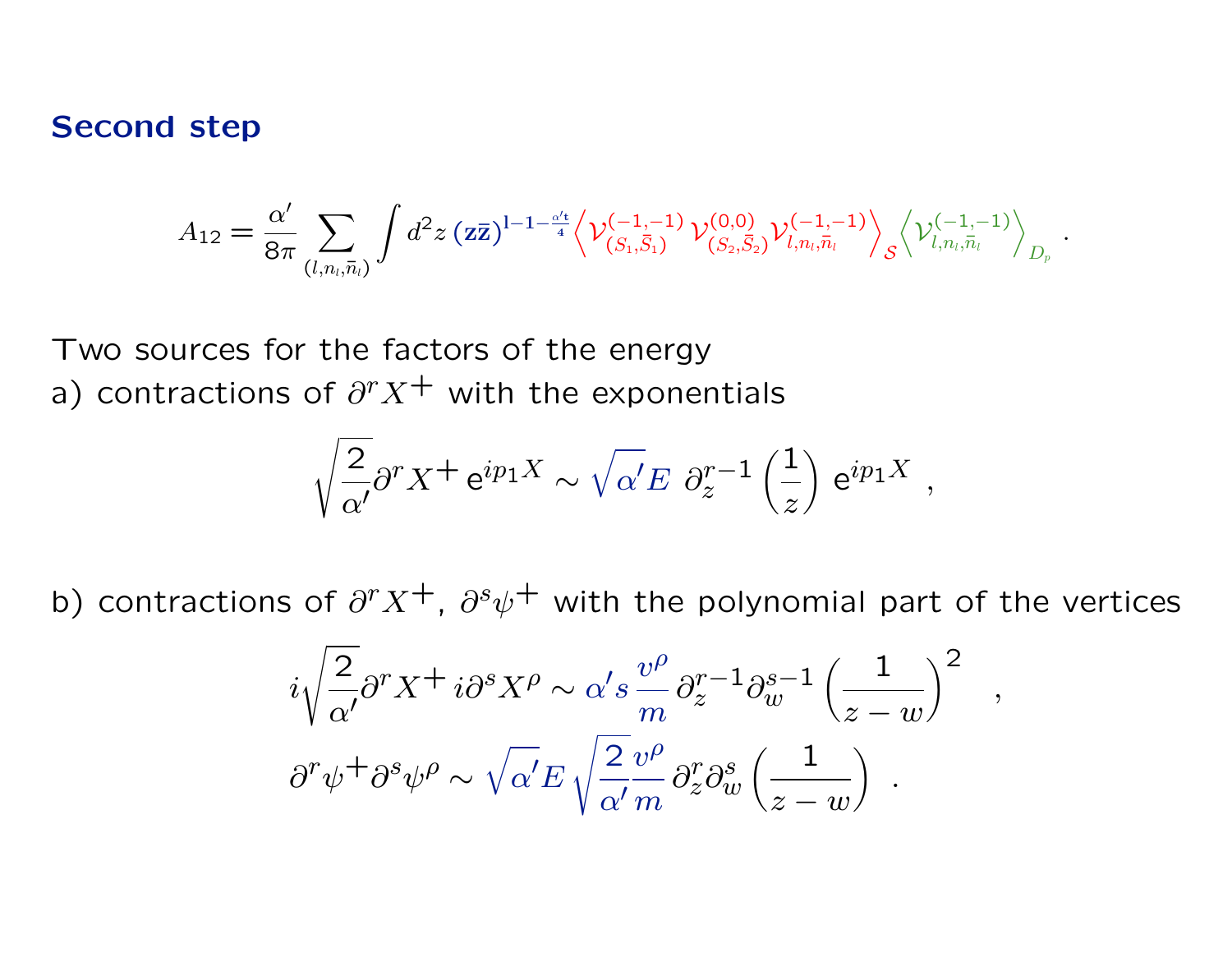The leading behaviour of the amplitude is due to the intermediate states

$$
Q_l = Q_l \bar{Q}_l , \quad Q_l = \frac{1}{\sqrt{l!}} \psi^+ \left( i \sqrt{\frac{2}{\alpha'}} \partial X^+ \right)^l e^{ikX} , \quad l \ge 0 .
$$

$$
\mathcal{A}_{12} = \frac{\alpha'}{8\pi\kappa_{10}} \frac{\pi^{\frac{9-p}{2}}}{\Gamma(\frac{7-p}{2})} R_p^{7-p} \sum_{l=0}^{\infty} \int d^2z \ (z\bar{z})^{l-2-\frac{\alpha' t}{4}} \left\langle \mathcal{V}_{(S_1,\bar{S}_1)}^{(-1,-1)} \mathcal{V}_{(S_2,\bar{S}_2)}^{(0,0)} \mathcal{Q}_l \right\rangle_{\mathcal{S}} \ .
$$

Third step: perform the sum and integrate

$$
\mathcal{A}_{12} = \nabla_R^{D_p}(s, t) C_{S_1, S_2, R} \bar{C}_{\bar{S}_1, \bar{S}_2, \bar{R}} ,
$$
  

$$
C_{S_1, S_2, R} = \left\langle V_{S_1}^{(-1)} V_{S_2}^{(0)} V_R^{(-1)} \right\rangle ,
$$

$$
\Pi_R^{D_p} = A_1(s,t) = \frac{\pi^{\frac{9-p}{2}}}{\Gamma(\frac{7-p}{2})} R_p^{7-p} \Gamma\left(-\frac{\alpha' t}{4}\right) e^{-i\pi \frac{\alpha' t}{4}} (\alpha' s)^{1+\frac{\alpha' t}{4}}.
$$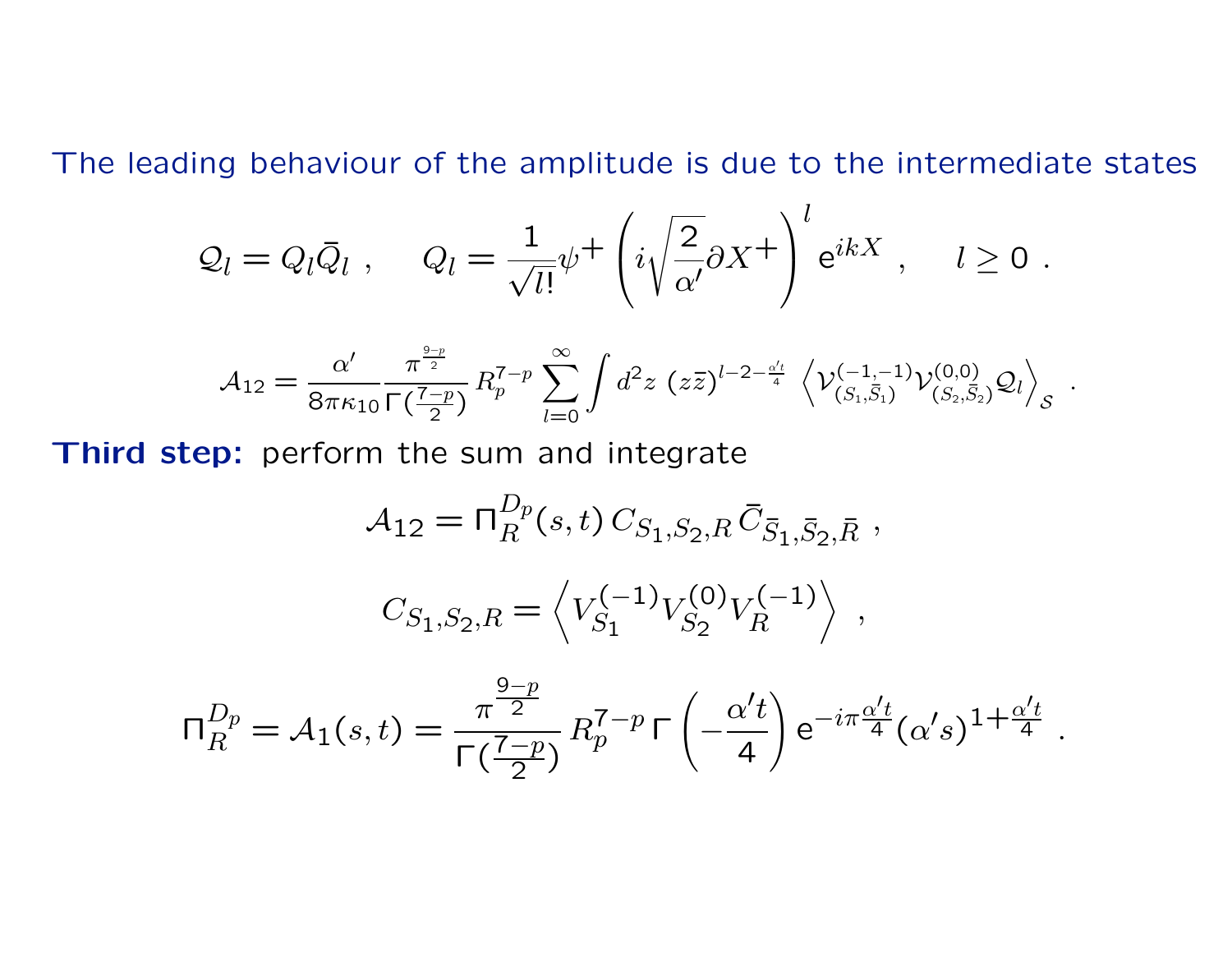# The Reggeon vertex

$$
V_R^{(-1)} = \frac{\psi^+}{\sqrt{\alpha'}E} \left( \sqrt{\frac{2}{\alpha'} \frac{i \partial X^+}{\sqrt{\alpha'}E}} \right)^{\frac{\alpha' t}{4}} e^{-iqX} .
$$

Although it carries an off-shell momentum, the Reggeon vertex is a superconformal primary of dimension one half in the high-energy limit Ademollo, Bellini, Ciafaloni (1989); Brower, Polchinski, Strassler, Tan (2007)

Picture zero

$$
V_R^{(0)} = \left[ -\frac{2}{\alpha'} \frac{\partial X^+ \partial X^+}{\alpha' E^2} - iq\psi \frac{\psi^+ \partial X^+}{\alpha' E^2} - \frac{\alpha' t}{4} \frac{\psi^+ \partial \psi^+}{\alpha' E^2} \right] \left( \sqrt{\frac{2}{\alpha'} i \partial X^+} \right)^{\frac{\alpha' t}{4} - 1} e^{-iqX_L}.
$$

Transitions from the massless sector

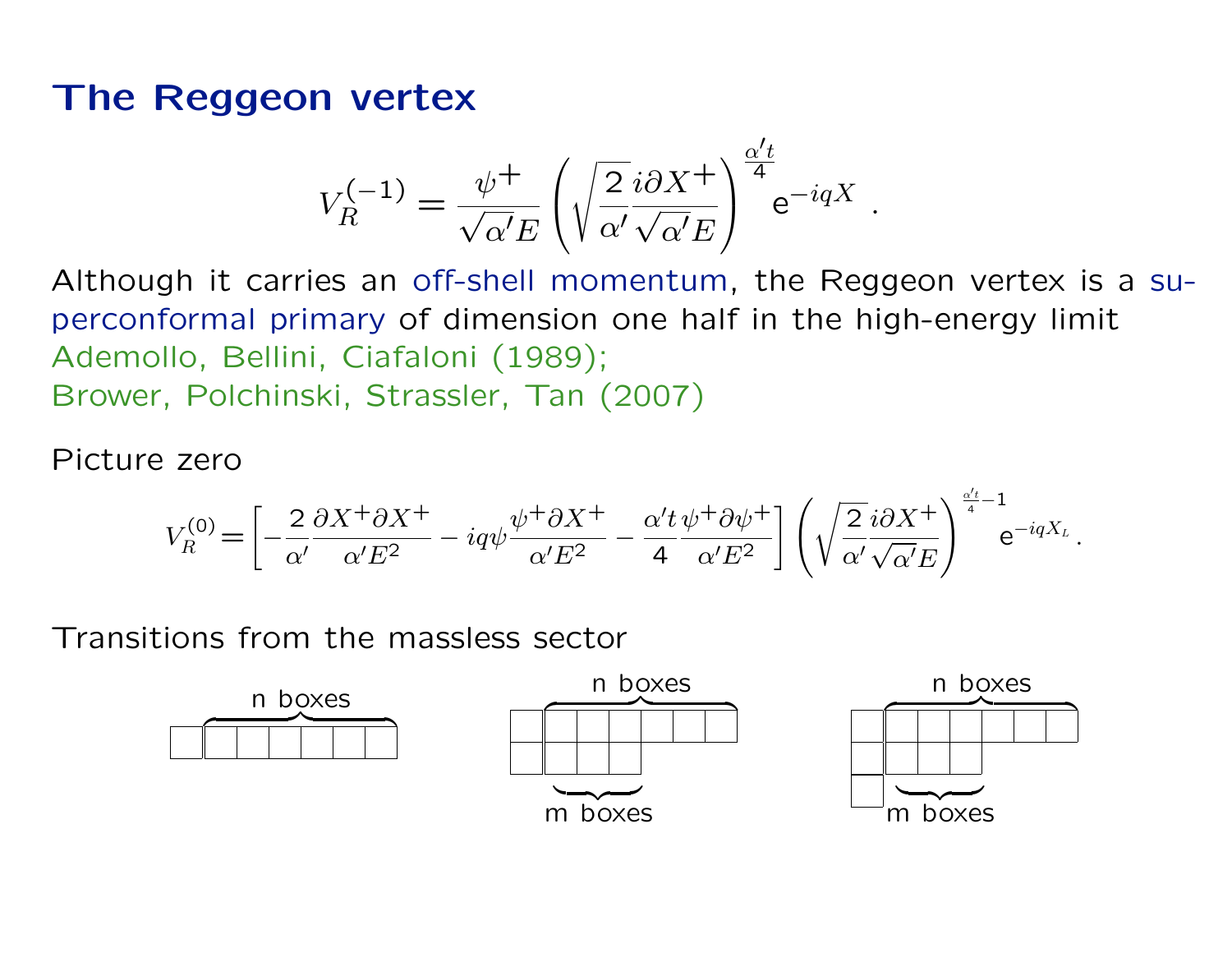### From the Reggeon to the eikonal operator via DDF

We can write the phase of the eikonal operator as follows

$$
W_R(s,q) = \Pi_R^{D_p} \sum_{i,\overline{i},j,\overline{j}} C_{(S_i,S_{\overline{i}}), (S_j,S_{\overline{j}}),R} |S_i, S_{\overline{i}}\rangle \langle S_j, S_{\overline{j}}|,
$$

Two special bases

- Covariant (manifest  $SO(9-p)$ )
- DDF (manifest  $SO(8-p)$ )

Using the DDF basis one can show that

$$
W_R(s,q) = \mathcal{A}(s,t) \int_0^{2\pi} \frac{d\sigma}{2\pi} : e^{i\overline{q}X} : .
$$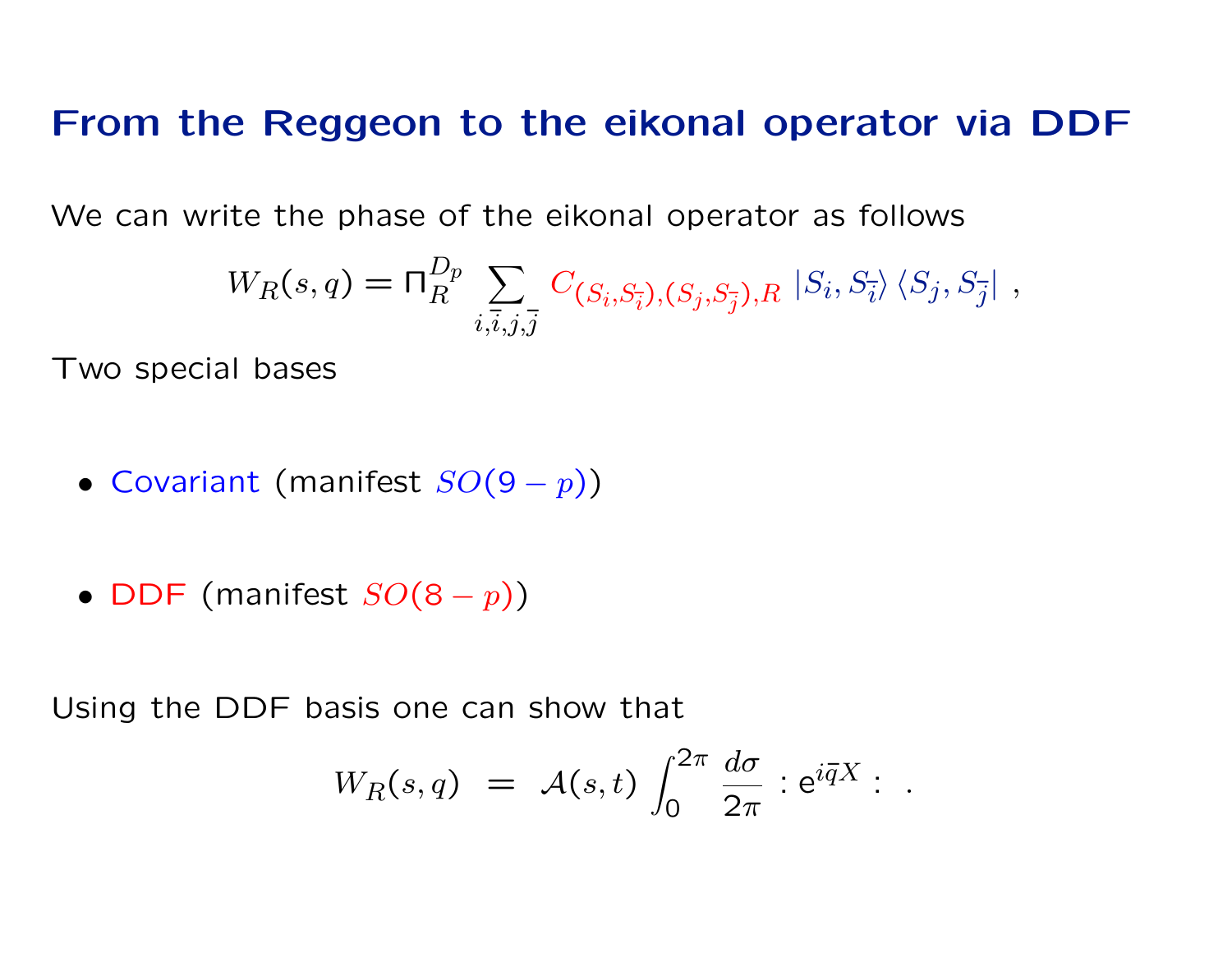#### DDF operators

$$
|p_T; 0\rangle
$$
,  $p_T^2 = 1$ ,  $k^2 = 0$ ,  $kp_T = 1$ .

Bosonic and fermionic modes for the NS sector

$$
A_{-n,j} = -i \oint_0 dz \, (\epsilon_j)_{\mu} (\partial X^{\mu} + in(k\psi)\psi^{\mu}) e^{-inkX(z)},
$$
  

$$
B_{-r,j} = i \oint_0 dz \, (\epsilon_j)_{\mu} \left( \partial X^{\mu} (k\psi) - \psi^{\mu} (k\partial X) + \frac{1}{2} \psi^{\mu} (k\psi) \frac{(k\partial \psi)}{(k\partial X)} \right) \frac{e^{-irkX(z)}}{(ik\partial X)^{\frac{1}{2}}},
$$

In the Regge limit

$$
V_R^{(0)}(z) \sim \left(\sqrt{\frac{2}{\alpha'}} \frac{i\partial X^+(z)}{\sqrt{\alpha'}E}\right)^{\frac{\alpha'}{4}+1} e^{-iqX(z)},
$$
  

$$
A_{-n,j}(z) \sim -i\sqrt{\frac{2}{\alpha'}} \oint_z dw \ (\epsilon_j)_{\mu} \partial X^{\mu} e^{-inkX},
$$
  

$$
B_{-r,j}(z) \sim -i\oint_z dw \ (\epsilon_j)_{\mu} \psi^{\mu} (ik\partial X)^{\frac{1}{2}} e^{-irkX}.
$$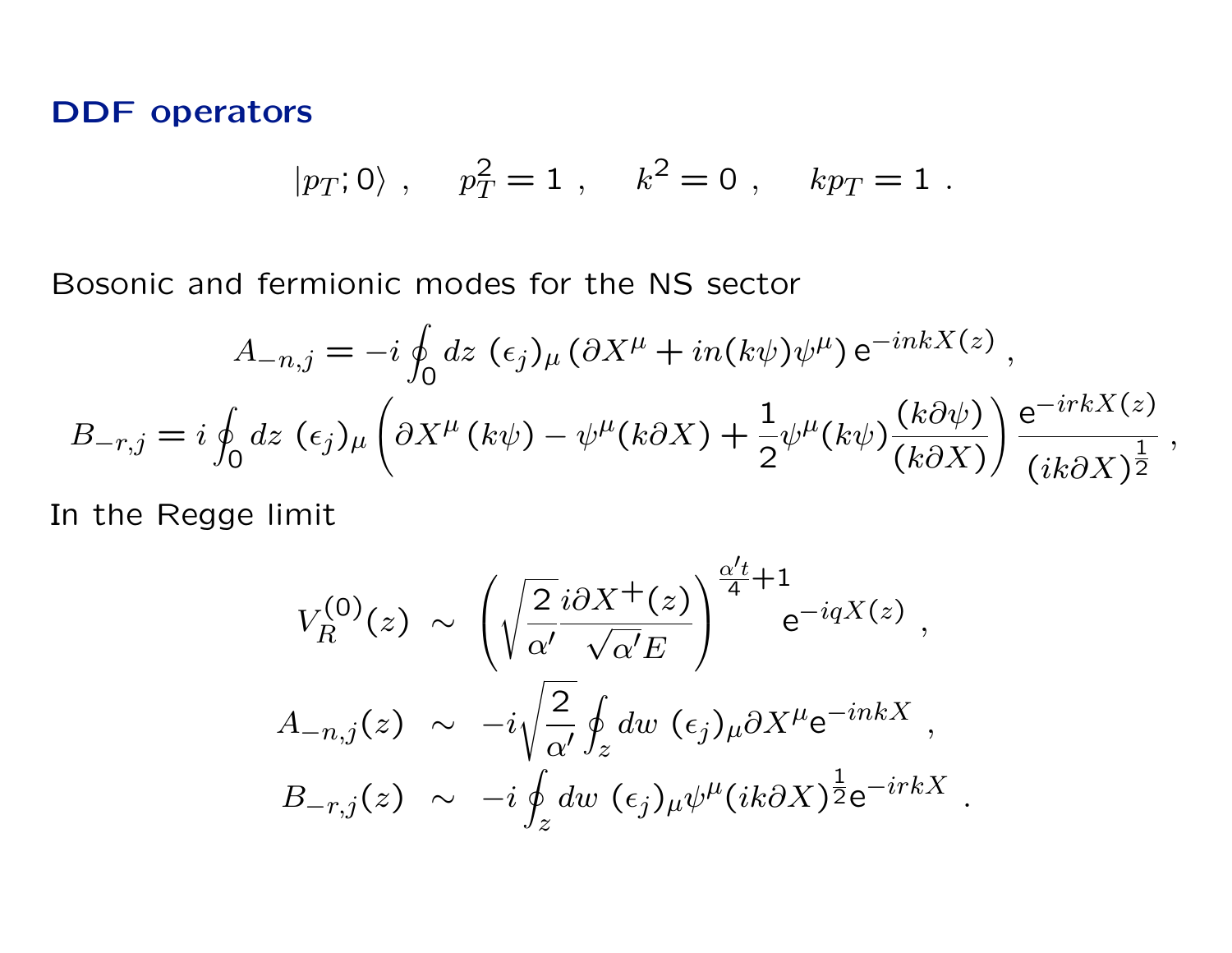## The Regge limit of the inelastic amplitudes

Three-point couplings

$$
C_{S_1, S_2, R} = \epsilon_{\mu_1...\mu_r} \zeta_{\nu_1...\nu_s} T_{S_1, S_2, R}^{\mu_1...\mu_r; \nu_1...\nu_s}.
$$

Transitions from the ground state

$$
\mathcal{A}_{g,(S,\overline{S})} = \Pi_R^{D_p} C_{g,S,R} \overline{C}_{g,\overline{S},R} .
$$

Let us start from the elastic amplitude. The massless vertex in the  $-1$ picture is

$$
V_g^{\mu}(p) = \psi^{\mu} e^{ipX} e^{-\varphi} ,
$$

and we find

$$
T^{\mu;\rho}_{g,g,R} = \eta^{\mu\rho} .
$$

$$
A_{g,g} = \Pi_R^{D_p} \epsilon_{\mu\nu} \zeta^{\mu\nu}
$$

.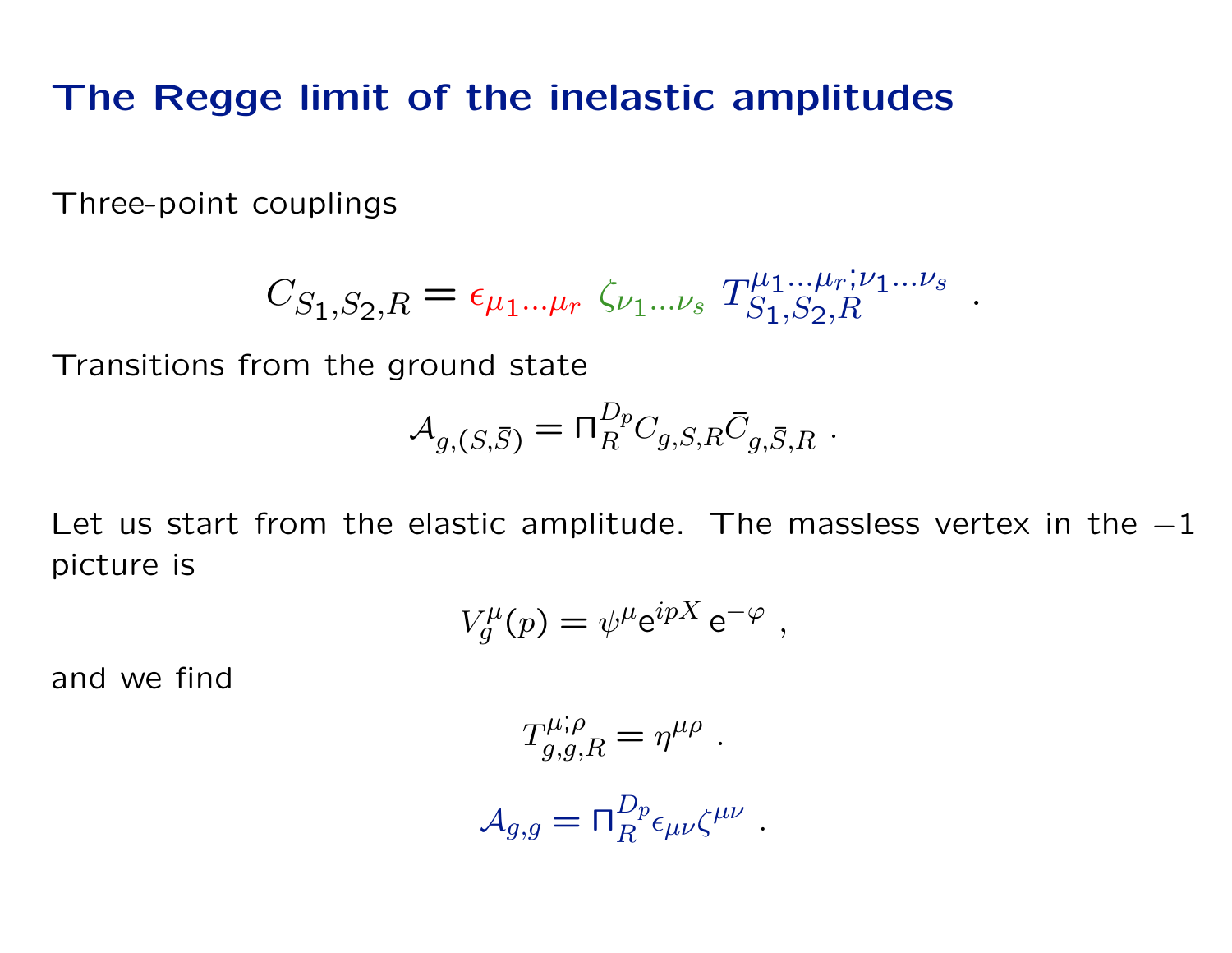# First massive level

The NS sector of the first massive level contains 128 bosonic physical states: a rank-2 traceless totally symmetric tensor  $S_2$  (44 components) and a rank-3 totally antisymmetric tensor  $A_3$  (84 components)



The corresponding vertex operators in the  $-1$  picture are

$$
V^{\rho\alpha}_{S_2} = i\sqrt{\frac{2}{\alpha'}} \psi^{\rho} \partial X^{\alpha} e^{ipX} e^{-\varphi} ,
$$
  

$$
V^{\rho\alpha\gamma}_{A_3} = \frac{1}{\sqrt{3!}} \psi^{\rho} \psi^{\alpha} \psi^{\gamma} e^{ipX} e^{-\varphi} .
$$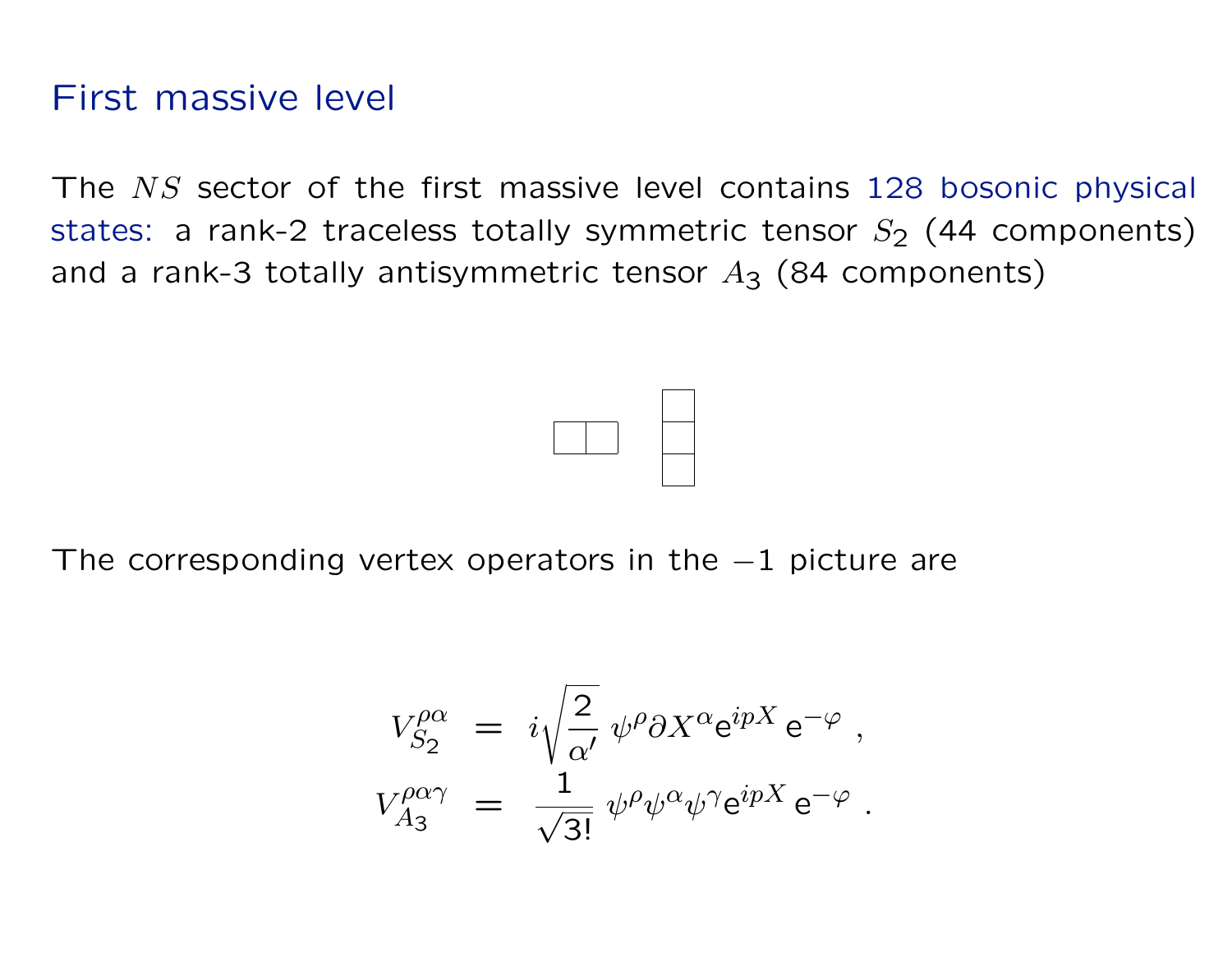### Transition  $g \rightarrow S_2$

$$
T_{g,S_2,R}^{\mu;\rho\alpha} = -\sqrt{\frac{\alpha'}{2}} \left[ \eta^{\mu\rho} \left( q^{\alpha} - \frac{2}{\alpha'} \left( 1 + \frac{\alpha' t}{4} \right) \frac{v^{\alpha}}{m} \right) + \frac{q^{\mu}}{m} v^{\rho} \left( q^{\alpha} - \frac{t}{2m} v^{\alpha} \right) \right]
$$
  

$$
Q^{\alpha} = q^{\alpha} - \frac{t}{2m} v^{\alpha} , \quad \bar{q}^{\alpha} = q^{\alpha} - \frac{m}{2} \left( 1 + \frac{t}{m^2} \right) v^{\alpha} , \quad \delta_{\perp}^{\mu\rho} = \eta^{\mu\rho} + \frac{q^{\mu}}{m} v^{\rho}
$$
  

$$
T_{g,S_2,R}^{\mu;\rho\alpha} = -\sqrt{\frac{\alpha'}{2}} \left[ \delta_{\perp}^{\mu(\rho} \bar{q}^{\alpha)} + \frac{q^{\mu}}{2} v^{\rho} v^{\alpha} \right] .
$$

.

.

Transition  $g \to A_3$ 

$$
T^{\mu; \rho\alpha\gamma}_{g,A_3,R} = \frac{\sqrt{6}}{m} \eta^{\mu} [\rho_q \alpha_v \gamma] ,
$$

$$
T^{\mu;\rho\alpha\gamma}_{g,A_3,R} = \frac{\sqrt{6}}{m} \delta^{\mu}_{\perp} [\rho_{\overline{q}} \alpha_v \gamma] .
$$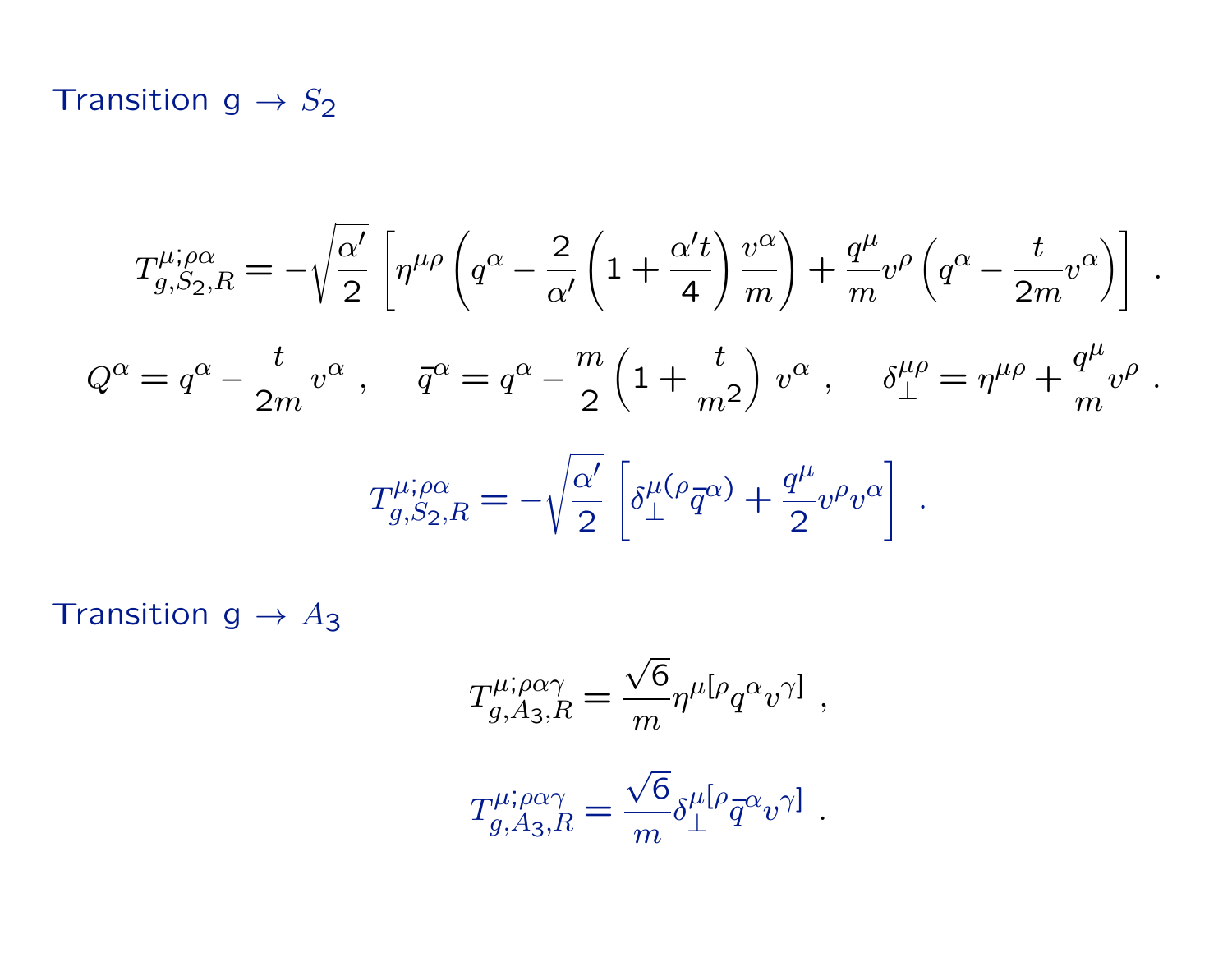# $SO(9) \Rightarrow SO(8)$

Decompose the  $SO(9)$  tensors with respect to the transverse  $SO(8)$ 

$$
\zeta^S \mapsto \sum \zeta^{S,(n_1,n_2,\ldots,n_r)}
$$

.

 $d_r$  multiplicity of the representation r of  $SO(8)$  $c_r$  number of independent couplings  $(d_r - c_r)$  linear combinations with couplings subleading in energy.

#### For  $S_2$

$$
\zeta_{\rho\alpha}^{S_2,(2)} = \omega_{\rho\alpha}^{(2)} \; , \ \ \, \zeta_{\rho\alpha}^{S_2,(1)} = \sqrt{2} \, \omega_{(\rho} v_{\alpha)} \; , \ \ \, \zeta_{\rho\alpha}^{S_2,(0)} = \frac{1}{3\sqrt{8}} \left( -\delta^{\rho\alpha}_{\perp} + 8v^{\rho}v^{\alpha} \right) \; ,
$$

$$
T^{\mu,\rho\alpha}_{g,S_2,R} \zeta^{S_2,(2)}_{\rho\alpha} = -\sqrt{\frac{\alpha'}{2}} \delta^{\mu\rho}_{\perp} \omega^{(2)}_{\rho\alpha} \bar{q}^{\alpha} ,
$$
  
\n
$$
T^{\mu,\rho\alpha}_{g,S_2,R} \zeta^{S_2,(1)}_{\rho\alpha} = 0 ,
$$
  
\n
$$
T^{\mu,\rho\alpha}_{g,S_2,R} \zeta^{S_2,(0)}_{\rho\alpha} = -\frac{\sqrt{\alpha'}}{4} \bar{q}^{\mu} .
$$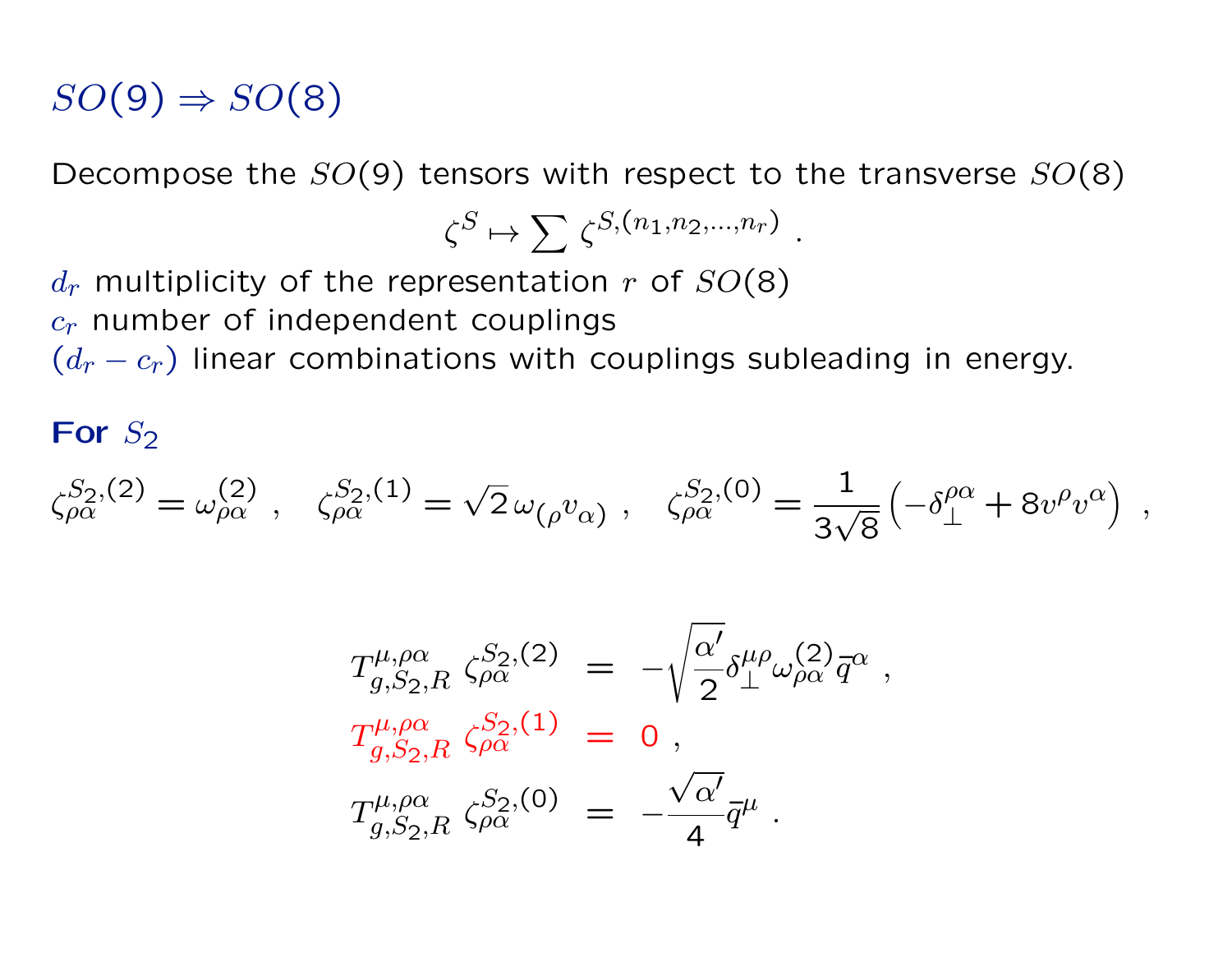For  $A_3$ 

$$
\zeta_{\rho\alpha\gamma}^{A_{3},(1,1,1)} = \omega_{\rho\alpha\gamma}^{(1,1,1)} , \qquad \zeta_{\rho\alpha\gamma}^{A_{3},(1,1)} = \sqrt{3} \,\omega_{[\rho\alpha}^{(1,1)} v_{\gamma]} .
$$

$$
T^{\mu,\rho\alpha\gamma}_{g,A_3,R}\zeta^{A_3,(1,1,1)}_{\rho\alpha\gamma} = 0,
$$
  

$$
T^{\mu,\rho\alpha\gamma}_{g,A_3,R}\zeta^{A_3,(1,1)}_{\rho\alpha\gamma} = \sqrt{\frac{\alpha'}{2}}\delta^{\mu\rho}_{\perp}\omega^{(1,1)}_{\rho\alpha}\bar{q}^{\alpha}.
$$

The states in the first massive level that can be excited in the high energy scattering of a massless NS-NS state on a stack of  $D_p$ -branes are therefore

$$
S = \zeta^{\mathcal{S}_2, (2)} S_2 , \quad A = \zeta^{\mathcal{A}_3, (1,1)} A_3 , \quad I = \zeta^{\mathcal{S}_2, (0)} S_2 ,
$$

for a total of 64 degrees of freedom. Perfect agreement with the results obtained in the light-cone gauge.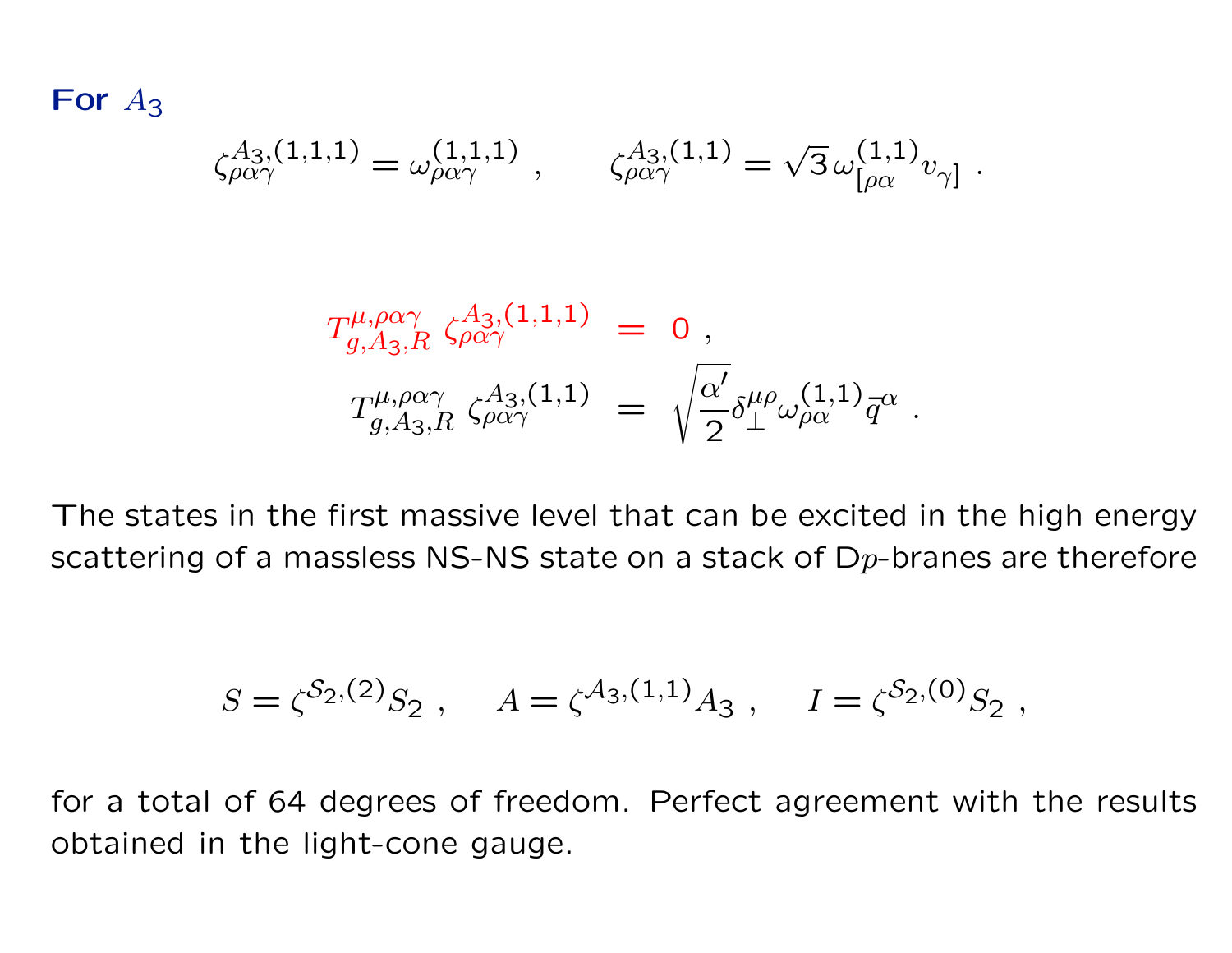## Second massive level

The NS sector of the second massive level contains 1152 bosonic physical states in the following six irreducible representations of  $SO(9)$ 

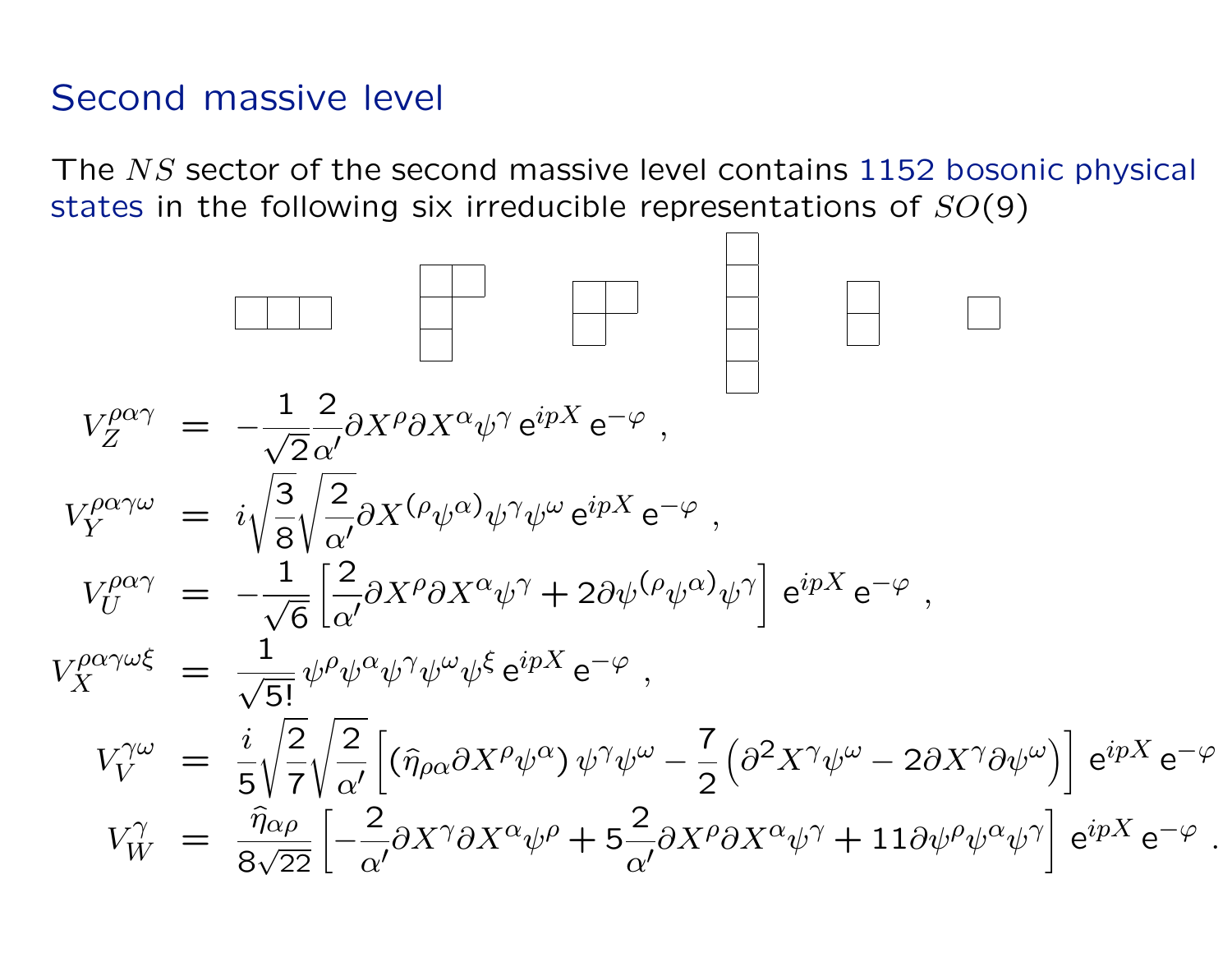### An example of a degenerate representation



$$
H_1 = \frac{1}{2} (\zeta^{Y,(2,1)} Y - \sqrt{3} \zeta^{U,(2,1)} U) , \quad C_{g,H_1,R} = 0 ,
$$
  
\n
$$
H_2 = \frac{1}{2} (\sqrt{3} \zeta^{Y,(2,1)} Y + \zeta^{U,(2,1)} U) , \quad C_{g,H_2,R} = -\frac{\alpha'}{\sqrt{6}} \epsilon^{\alpha} \omega^{\langle 2,1 \rangle}_{\alpha \rho; \gamma} \overline{q}^{\rho} \overline{q}^{\gamma}
$$

.

Proceeding in a similar way, we find a total of 352 degrees of freedom

 $F$ ,  $H_2$ ,  $B_3$ ,  $B_4$ ,  $S_2$ ,  $A_2$ ,  $I_2$ ,